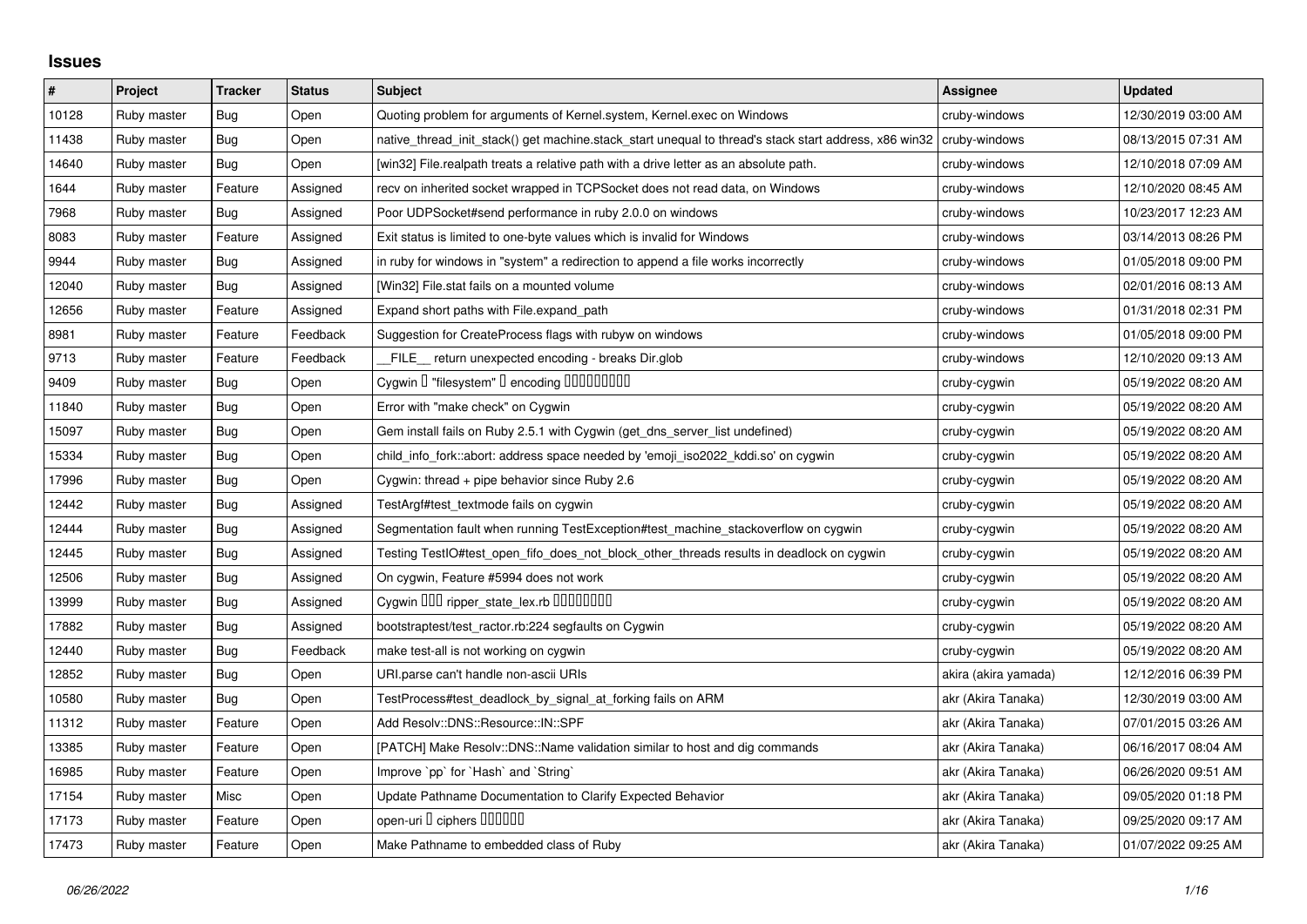| $\sharp$ | Project     | <b>Tracker</b> | <b>Status</b> | <b>Subject</b>                                                                              | <b>Assignee</b>                     | <b>Updated</b>      |
|----------|-------------|----------------|---------------|---------------------------------------------------------------------------------------------|-------------------------------------|---------------------|
| 17569    | Ruby master | Misc           | Open          | uri lib maintainership                                                                      | akr (Akira Tanaka)                  | 01/23/2021 10:42 AM |
| 18651    | Ruby master | <b>Bug</b>     | Open          | oob access in CP51932 -> CP50220 transcoder                                                 | akr (Akira Tanaka)                  | 03/23/2022 01:17 PM |
| 18654    | Ruby master | Feature        | Open          | Enhancements to prettyprint                                                                 | akr (Akira Tanaka)                  | 05/12/2022 01:44 PM |
| 3608     | Ruby master | Feature        | Assigned      | Enhancing Pathname#each_child to be lazy                                                    | akr (Akira Tanaka)                  | 12/25/2017 06:14 PM |
| 7362     | Ruby master | Feature        | Assigned      | Adding Pathname#start_with?                                                                 | akr (Akira Tanaka)                  | 12/25/2017 06:15 PM |
| 7412     | Ruby master | Feature        | Assigned      | Pathname#relative_path_from does not support mixed directory separators on windows          | akr (Akira Tanaka)                  | 01/05/2018 09:00 PM |
| 8445     | Ruby master | <b>Bug</b>     | Assigned      | IO.open and IO#set_enconding does not support :fallback option                              | akr (Akira Tanaka)                  | 06/14/2022 06:02 AM |
| 10129    | Ruby master | Feature        | Assigned      | More descriptive error message for failed net/http requests                                 | akr (Akira Tanaka)                  | 01/05/2018 09:01 PM |
| 10459    | Ruby master | Feature        | Assigned      | [PATCH] rfc3339 method for Time                                                             | akr (Akira Tanaka)                  | 05/21/2015 08:14 AM |
| 10637    | Ruby master | Feature        | Assigned      | Puppet orchestration on vagrant fails with Error: Non-HTTP proxy URI                        | akr (Akira Tanaka)                  | 09/23/2020 10:23 PM |
| 11322    | Ruby master | Feature        | Assigned      | OpenUri: RuntimeError: HTTP redirection loop                                                | akr (Akira Tanaka)                  | 11/13/2020 03:52 AM |
| 12497    | Ruby master | Feature        | Assigned      | GMP version of divmod may be slower                                                         | akr (Akira Tanaka)                  | 08/10/2016 03:11 AM |
| 13047    | Ruby master | Feature        | Assigned      | Use String literal instead of `String#+` for multiline pretty-printing of multiline strings | akr (Akira Tanaka)                  | 02/22/2017 07:09 AM |
| 13513    | Ruby master | <b>Bug</b>     | Assigned      | Resolv::DNS::Message.decode hangs after detecting truncation in UDP messages                | akr (Akira Tanaka)                  | 03/08/2021 11:35 PM |
| 14066    | Ruby master | Feature        | Assigned      | Add CAA DNS RR on Resolv                                                                    | akr (Akira Tanaka)                  | 11/10/2017 06:50 AM |
| 14922    | Ruby master | Feature        | Assigned      | Resolv getaddresses ignores AAAA records for IPv6                                           | akr (Akira Tanaka)                  | 11/13/2020 04:01 AM |
| 16937    | Ruby master | Feature        | Assigned      | Add DNS over HTTP to Resolv                                                                 | akr (Akira Tanaka)                  | 12/10/2020 09:15 AM |
| 17294    | Ruby master | Feature        | Assigned      | Feature: Allow method chaining with Pathname#mkpath Pathname#rmtree                         | akr (Akira Tanaka)                  | 08/30/2021 06:52 AM |
| 17295    | Ruby master | Feature        | Assigned      | Feature: Create a directory and file with Pathname#touch                                    | akr (Akira Tanaka)                  | 09/28/2021 01:20 AM |
| 17296    | Ruby master | Feature        | Assigned      | Feature: Pathname#chmod use FileUtils.chmod instead of File                                 | akr (Akira Tanaka)                  | 08/30/2021 06:51 AM |
| 17297    | Ruby master | Feature        | Assigned      | Feature: Introduce Pathname.mktmpdir                                                        | akr (Akira Tanaka)                  | 08/30/2021 06:51 AM |
| 18450    | Ruby master | Feature        | Assigned      | Force break in prettyprint                                                                  | akr (Akira Tanaka)                  | 12/29/2021 02:02 PM |
| 2149     | Ruby master | Feature        | Feedback      | Pathname#include?                                                                           | akr (Akira Tanaka)                  | 03/15/2018 08:19 AM |
| 10381    | Ruby master | Feature        | Feedback      | Pathname#mkdir_p, Pathname#makedirs DDDD                                                    | akr (Akira Tanaka)                  | 10/15/2014 04:27 AM |
| 11139    | Ruby master | Feature        | Feedback      | [PATCH] socket: support accept `sock_nonblock: (true false)'                                | akr (Akira Tanaka)                  | 07/02/2015 01:30 AM |
| 13604    | Ruby master | Feature        | Assigned      | Exposing alternative interface of readline                                                  | aycabta (aycabta.)                  | 01/20/2020 05:34 AM |
| 14917    | Ruby master | Misc           | Assigned      | Add RDoc documents to tar ball                                                              | aycabta (aycabta .)                 | 07/21/2018 09:29 AM |
| 15371    | Ruby master | Feature        | Assigned      | IRB with ARGV                                                                               | aycabta (aycabta .)                 | 02/14/2020 11:35 AM |
| 18459    | Ruby master | Feature        | Assigned      | IRB autocomplete dropdown colour options                                                    | aycabta (aycabta.)                  | 01/05/2022 02:15 AM |
| 9507     | Ruby master | Bug            | Open          | Ruby 2.1.0 is broken on ARMv5: tried to create Proc object without a block                  | charliesome (Charlie<br>Somerville) | 01/05/2018 09:00 PM |
| 10065    | Ruby master | Feature        | Feedback      | Make `gem env` command output valid YAML                                                    | drbrain (Eric Hodel)                | 07/20/2014 10:54 PM |
| 7742     | Ruby master | <b>Bug</b>     | Open          | System encoding (Windows-1258) is not recognized by Ruby to convert back to UTF-8           | duerst (Martin Dürst)               | 12/25/2017 06:15 PM |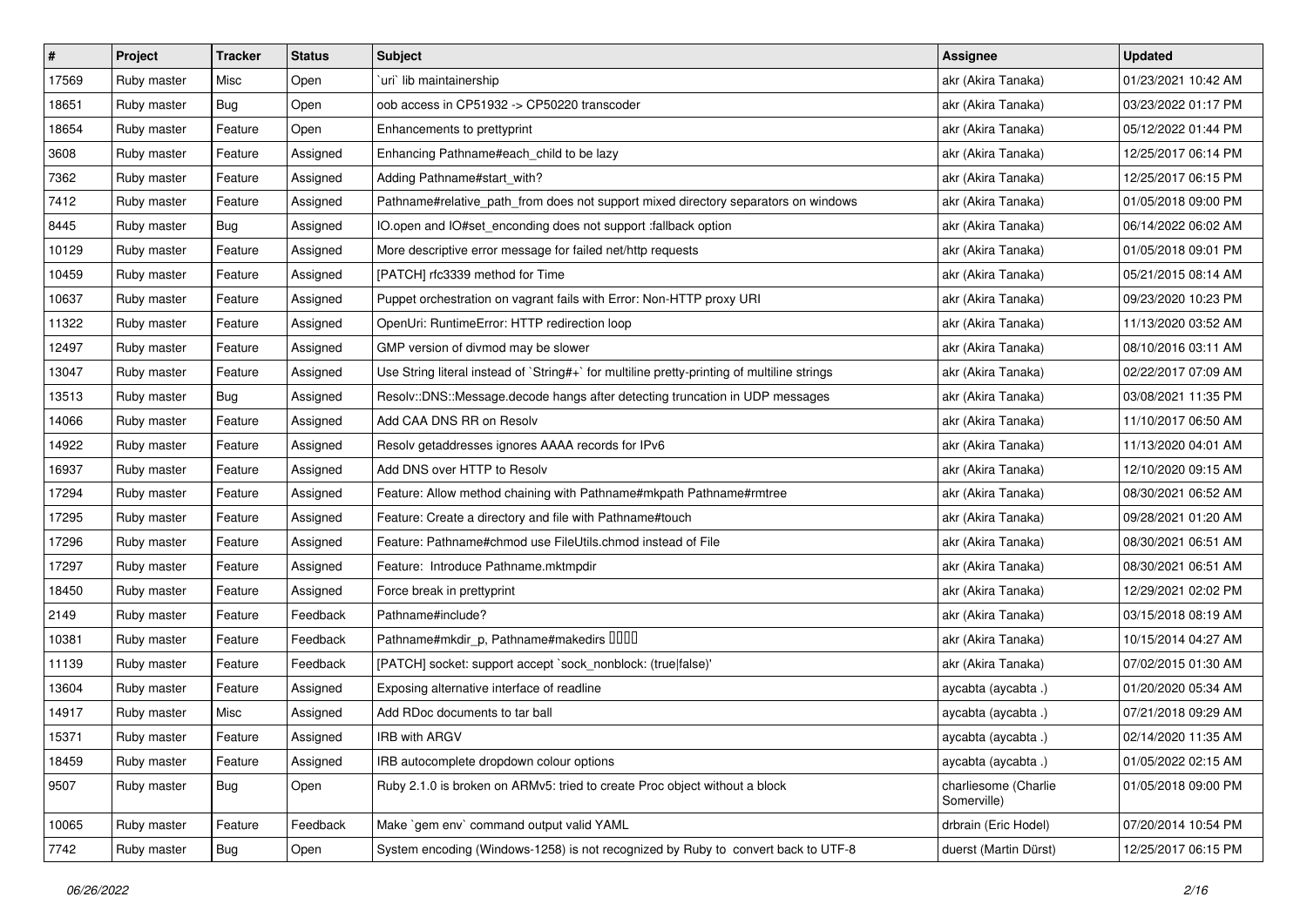| $\vert$ # | Project     | <b>Tracker</b> | <b>Status</b> | Subject                                                                                                                 | <b>Assignee</b>                   | <b>Updated</b>      |
|-----------|-------------|----------------|---------------|-------------------------------------------------------------------------------------------------------------------------|-----------------------------------|---------------------|
| 17400     | Ruby master | <b>Bug</b>     | Open          | Incorrect character downcase for Greek Sigma                                                                            | duerst (Martin Dürst)             | 12/17/2020 06:56 AM |
| 18601     | Ruby master | Bug            | Open          | Invalid byte sequences in Big5 encodings                                                                                | duerst (Martin Dürst)             | 02/23/2022 07:59 AM |
| 18639     | Ruby master | Feature        | Open          | Update Unicode data to Unicode Version 15.0.0                                                                           | duerst (Martin Dürst)             | 03/22/2022 07:38 PM |
| 6351      | Ruby master | <b>Bug</b>     | Assigned      | transcode table generator does not support multi characters of Unicode                                                  | duerst (Martin Dürst)             | 12/25/2017 06:15 PM |
| 13671     | Ruby master | Bug            | Assigned      | Regexp with lookbehind and case-insensitivity raises RegexpError only on strings with certain<br>characters             | duerst (Martin Dürst)             | 11/30/2021 04:42 AM |
| 16842     | Ruby master | Bug            | Assigned      | inspect` prints the UTF-8 character U+0085 (NEXT LINE) verbatim even though it is not printable                         | duerst (Martin Dürst)             | 02/26/2021 05:43 AM |
| 18337     | Ruby master | Bug            | Assigned      | Ruby allows zero-width characters in identifiers                                                                        | duerst (Martin Dürst)             | 11/24/2021 09:13 AM |
| 13696     | Ruby master | Feature        | Open          | Add exchange and noreplace options to File.rename                                                                       | Glass_saga (Masaki<br>Matsushita) | 12/01/2017 04:34 PM |
| 16476     | Ruby master | Feature        | Open          | Socket.getaddrinfo cannot be interrupted by Timeout.timeout                                                             | Glass_saga (Masaki<br>Matsushita) | 06/16/2022 01:08 AM |
| 17525     | Ruby master | Feature        | Open          | Implement Happy Eyeballs Version 2 (RFC8305) in Socket.tcp                                                              | Glass_saga (Masaki<br>Matsushita) | 06/16/2022 01:08 AM |
| 2631      | Ruby master | Feature        | Assigned      | Allow IO#reopen to take a block                                                                                         | Glass_saga (Masaki<br>Matsushita) | 05/24/2018 01:22 PM |
| 7148      | Ruby master | Feature        | Assigned      | Improved Tempfile w/o DelegateClass                                                                                     | Glass_saga (Masaki<br>Matsushita) | 03/27/2019 09:51 AM |
| 15628     | Ruby master | Feature        | Assigned      | init inetsock internal should fallback to IPv4 if IPv6 is unreachable                                                   | Glass_saga (Masaki<br>Matsushita) | 09/25/2020 05:42 AM |
| 15408     | Ruby master | Feature        | Open          | Deprecate object_id and _id2ref                                                                                         | headius (Charles Nutter)          | 03/19/2019 04:02 PM |
| 18068     | Ruby master | Misc           | Open          | Silence LoadError only if it is for rubygems itself                                                                     | hsbt (Hiroshi SHIBATA)            | 08/08/2021 02:21 PM |
| 18567     | Ruby master | Bug            | Open          | Depending on default gems in stdlib gems when not needed considered harmful                                             | hsbt (Hiroshi SHIBATA)            | 04/21/2022 04:45 PM |
| 18614     | Ruby master | Bug            | Open          | Error (busy loop) in<br>TestGemCommandsSetupCommand#test_destdir_flag_does_not_try_to_write_to_the_default_gem_<br>home | hsbt (Hiroshi SHIBATA)            | 03/17/2022 01:03 AM |
| 18666     | Ruby master | Bug            | Open          | No rule to make target 'yaml/yaml.h', needed by 'api.o'                                                                 | hsbt (Hiroshi SHIBATA)            | 03/29/2022 11:17 AM |
| 5617      | Ruby master | Feature        | Assigned      | Allow install RubyGems into dediceted directory                                                                         | hsbt (Hiroshi SHIBATA)            | 05/16/2018 09:15 AM |
| 6590      | Ruby master | Feature        | Assigned      | Dealing with bigdecimal, etc gems in JRuby                                                                              | hsbt (Hiroshi SHIBATA)            | 05/15/2019 08:33 PM |
| 9366      | Ruby master | <b>Bug</b>     | Assigned      | "make-j32 check TESTS=-j32" occasionally fails on rubygems/specification                                                | hsbt (Hiroshi SHIBATA)            | 07/26/2018 02:13 AM |
| 10919     | Ruby master | Bug            | Assigned      | [gem install] installs multipe platforms                                                                                | hsbt (Hiroshi SHIBATA)            | 07/30/2019 07:44 AM |
| 12639     | Ruby master | Feature        | Assigned      | Speed up require in RubyGems by 5x                                                                                      | hsbt (Hiroshi SHIBATA)            | 07/26/2018 02:12 AM |
| 13508     | Ruby master | Feature        | Assigned      | How remove/refactor code related mathn library.                                                                         | hsbt (Hiroshi SHIBATA)            | 12/25/2017 06:15 PM |
| 13534     | Ruby master | Feature        | Assigned      | Checking installation results of default gems                                                                           | hsbt (Hiroshi SHIBATA)            | 07/26/2018 02:16 AM |
| 14679     | Ruby master | Bug            | Assigned      | StdLib gems should properly specify their dependencies                                                                  | hsbt (Hiroshi SHIBATA)            | 04/11/2018 01:14 PM |
| 14737     | Ruby master | Feature        | Assigned      | Split default gems into separate directory structure                                                                    | hsbt (Hiroshi SHIBATA)            | 09/02/2020 06:00 PM |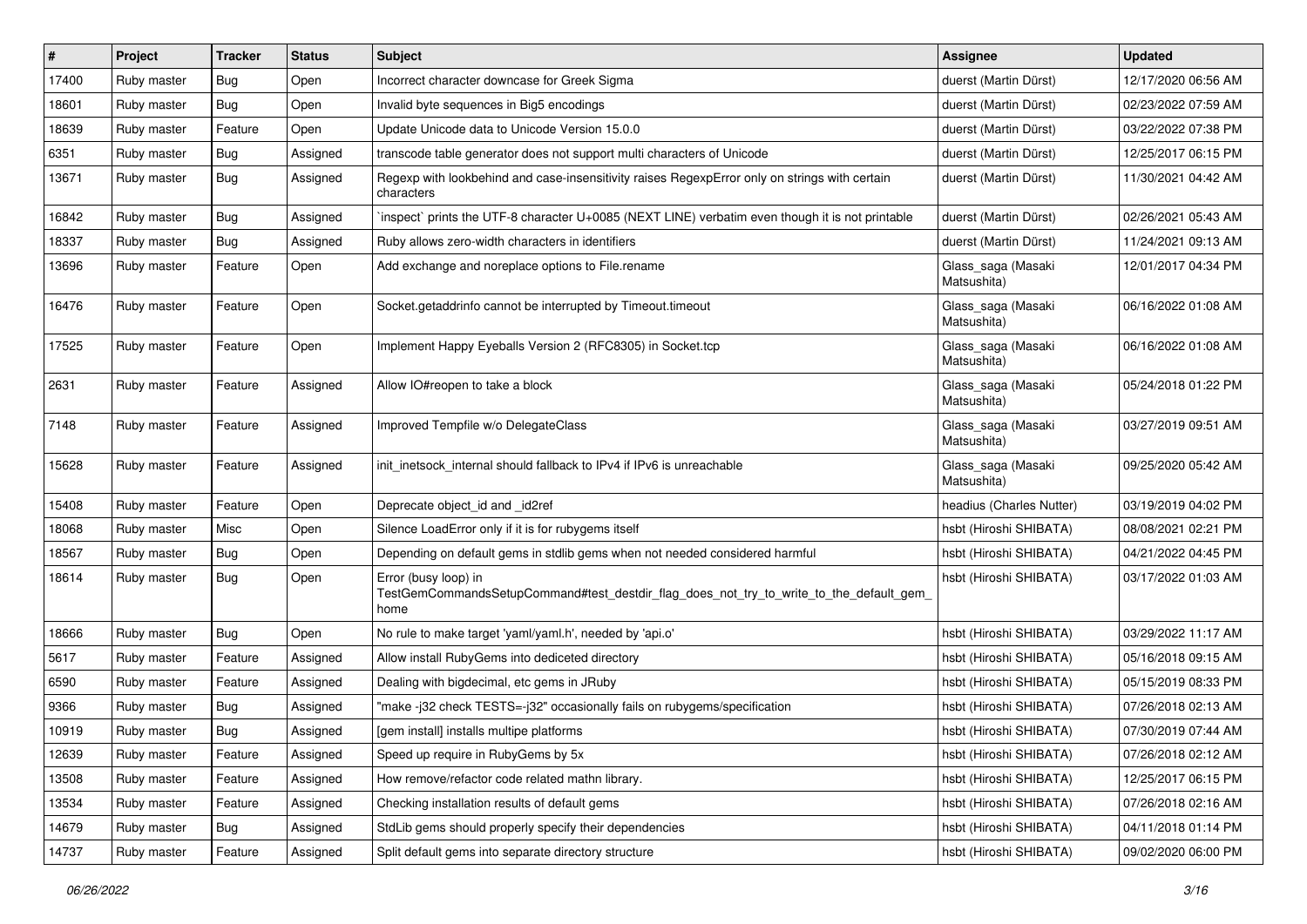| #     | Project     | <b>Tracker</b> | <b>Status</b> | <b>Subject</b>                                                                                                                                                      | <b>Assignee</b>             | <b>Updated</b>      |
|-------|-------------|----------------|---------------|---------------------------------------------------------------------------------------------------------------------------------------------------------------------|-----------------------------|---------------------|
| 15487 | Ruby master | Misc           | Assigned      | Clarify default gems maintanance policy                                                                                                                             | hsbt (Hiroshi SHIBATA)      | 12/30/2018 08:42 PM |
| 15550 | Ruby master | Bug            | Assigned      | Windows - gem bin files - can't run from bash shell                                                                                                                 | hsbt (Hiroshi SHIBATA)      | 03/20/2019 01:05 AM |
| 16012 | Ruby master | Feature        | Assigned      | Add a (small) test-install suite?                                                                                                                                   | hsbt (Hiroshi SHIBATA)      | 07/30/2019 08:13 AM |
| 16951 | Ruby master | <b>Bug</b>     | Assigned      | Consistently referer dependencies                                                                                                                                   | hsbt (Hiroshi SHIBATA)      | 06/17/2021 06:15 AM |
| 16963 | Ruby master | Feature        | Assigned      | Remove English.rb from Ruby 2.8/3.0                                                                                                                                 | hsbt (Hiroshi SHIBATA)      | 06/19/2020 09:48 AM |
| 18169 | Ruby master | Bug            | Assigned      | Local copies of gemified libraries are being released out of sync with their gems                                                                                   | hsbt (Hiroshi SHIBATA)      | 02/25/2022 05:40 PM |
| 18355 | Ruby master | <b>Bug</b>     | Assigned      | require("pathname") within rack application chnages behaviors of Pathname methods, such as<br>absolute?(), when there are two versions of 'pathname' gem installed. | hsbt (Hiroshi SHIBATA)      | 11/30/2021 08:01 AM |
| 18381 | Ruby master | Bug            | Assigned      | Default vs Bundled gems                                                                                                                                             | hsbt (Hiroshi SHIBATA)      | 12/15/2021 11:09 AM |
| 18571 | Ruby master | Feature        | Assigned      | Removed the bundled sources from release package after Ruby 3.2                                                                                                     | hsbt (Hiroshi SHIBATA)      | 03/28/2022 06:23 AM |
| 18790 | Ruby master | Bug            | Assigned      | cannot load such file -- digest (LoadError)                                                                                                                         | hsbt (Hiroshi SHIBATA)      | 06/06/2022 12:41 AM |
| 10213 | Ruby master | Bug            | Feedback      | bundled gems ignored by make install                                                                                                                                | hsbt (Hiroshi SHIBATA)      | 06/10/2022 09:55 AM |
| 15486 | Ruby master | Misc           | Feedback      | Default gems README.md                                                                                                                                              | hsbt (Hiroshi SHIBATA)      | 03/11/2019 12:19 PM |
| 16013 | Ruby master | Misc           | Feedback      | Bundler                                                                                                                                                             | hsbt (Hiroshi SHIBATA)      | 10/17/2019 05:20 PM |
| 13383 | Ruby master | Feature        | Open          | [PATCH] Module#source_location                                                                                                                                      | ioquatix (Samuel Williams)  | 01/09/2020 05:16 AM |
| 18036 | Ruby master | <b>Bug</b>     | Open          | Pthread fibers become invalid on fork - different from normal fibers.                                                                                               | ioquatix (Samuel Williams)  | 08/19/2021 07:05 AM |
| 18227 | Ruby master | Feature        | Open          | Static class initialization.                                                                                                                                        | ioquatix (Samuel Williams)  | 09/29/2021 09:21 PM |
| 18810 | Ruby master | Bug            | Open          | Make `Kernel#p` interruptable.                                                                                                                                      | ioquatix (Samuel Williams)  | 05/30/2022 12:44 AM |
| 18818 | Ruby master | <b>Bug</b>     | Open          | SEGV (Fiber scheduler?)                                                                                                                                             | ioquatix (Samuel Williams)  | 06/06/2022 06:31 PM |
| 595   | Ruby master | Bug            | Assigned      | Fiber ignores ensure clause                                                                                                                                         | ioquatix (Samuel Williams)  | 12/29/2019 10:37 AM |
| 17664 | Ruby master | Bug            | Assigned      | Behavior of sockets changed in Ruby 3.0 to non-blocking                                                                                                             | ioquatix (Samuel Williams)  | 07/12/2021 10:28 AM |
| 16492 | Ruby master | <b>Bug</b>     | Open          | TestBugReporter#test_bug_reporter_add test failures                                                                                                                 | jaruga (Jun Aruga)          | 08/24/2021 01:12 PM |
| 18002 | Ruby master | <b>Bug</b>     | Open          | s390x: Tests failing without LC_ALL env                                                                                                                             | jaruga (Jun Aruga)          | 07/12/2021 04:30 PM |
| 17720 | Ruby master | Misc           | Assigned      | Cirrus CI to check non-x86 64 architecture cases by own machines                                                                                                    | jaruga (Jun Aruga)          | 09/26/2021 10:24 AM |
| 16188 | Ruby master | Misc           | Open          | What are the performance implications of the new keyword arguments in 2.7 and 3.0?                                                                                  | jeremyevans0 (Jeremy Evans) | 11/27/2019 04:45 PM |
| 17995 | Ruby master | Bug            | Open          | Slow down when mjit and Ractor are being used at same time                                                                                                          | k0kubun (Takashi Kokubun)   | 06/11/2022 04:02 AM |
| 18058 | Ruby master | Bug            | Open          | 3.1.0-dev with MJIT enabled Zlib::BufError during `gem install`                                                                                                     | k0kubun (Takashi Kokubun)   | 08/02/2021 08:31 PM |
| 18277 | Ruby master | <b>Bug</b>     | Open          | buffer error (Zlib::BufError) in Zlib::Deflate#deflate when using MJIT                                                                                              | k0kubun (Takashi Kokubun)   | 01/05/2022 03:04 PM |
| 16694 | Ruby master | <b>Bug</b>     | Assigned      | JIT vs hardened GCC with PCH                                                                                                                                        | k0kubun (Takashi Kokubun)   | 02/02/2021 07:38 AM |
| 18142 | Ruby master | <b>Bug</b>     | Assigned      | Segmentation fault with Ruby 3.0.2                                                                                                                                  | k0kubun (Takashi Kokubun)   | 09/02/2021 07:43 AM |
| 18808 | Ruby master | <b>Bug</b>     | Assigned      | Cannot compile ruby 3.1.2 on powerpc64le-linux without disabling the jit features                                                                                   | k0kubun (Takashi Kokubun)   | 06/20/2022 10:40 AM |
| 15425 | Ruby master | Feature        | Feedback      | Store MJIT header into Ruby versioned directory.                                                                                                                    | k0kubun (Takashi Kokubun)   | 10/07/2021 11:03 PM |
| 17008 | Ruby master | <b>Bug</b>     | Feedback      | JIT enabled on Windows can cause constant conhost pop-ups                                                                                                           | k0kubun (Takashi Kokubun)   | 07/03/2020 08:29 PM |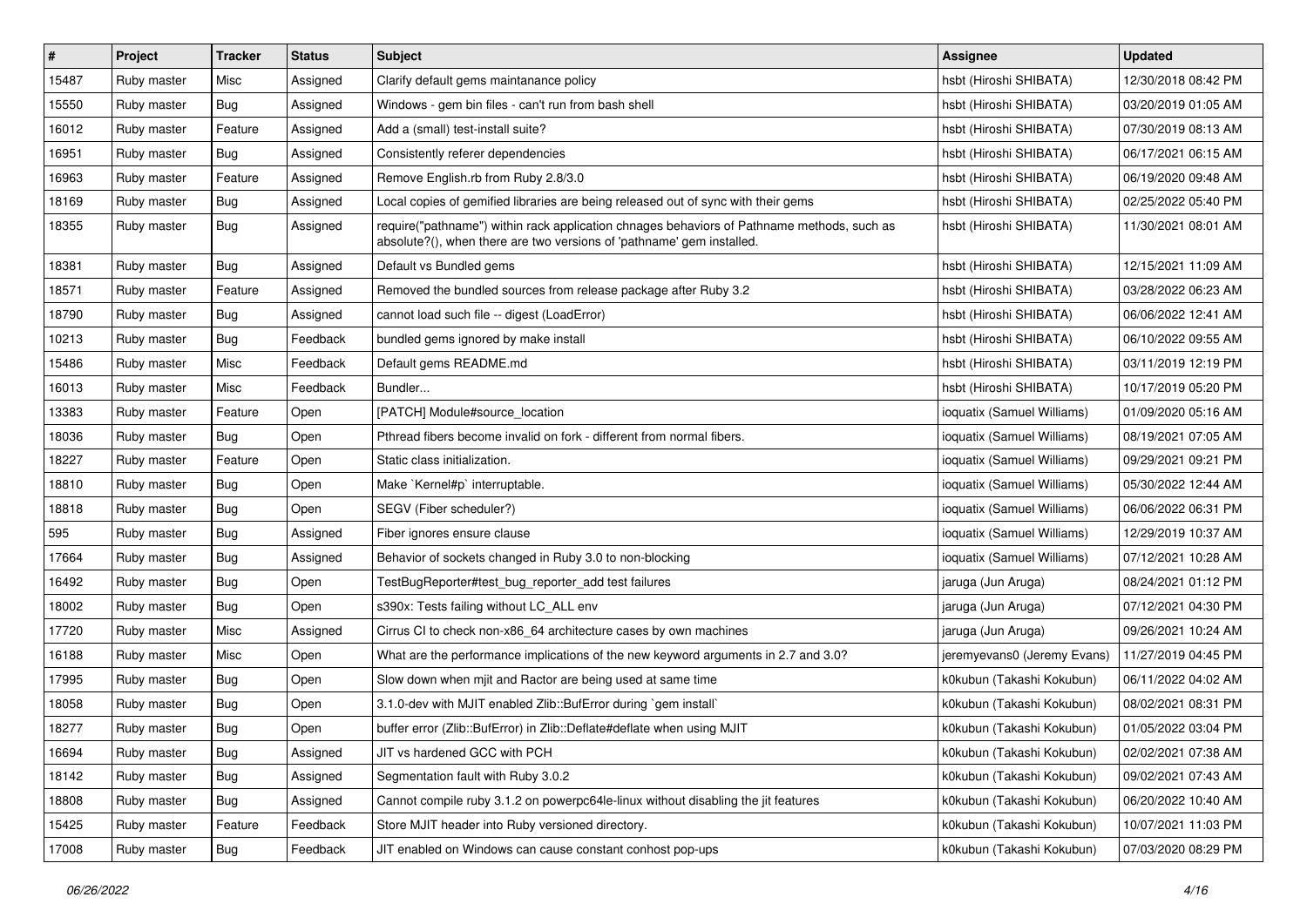| $\pmb{\#}$ | Project     | <b>Tracker</b> | <b>Status</b> | <b>Subject</b>                                                             | Assignee                   | <b>Updated</b>      |
|------------|-------------|----------------|---------------|----------------------------------------------------------------------------|----------------------------|---------------------|
| 16185      | Ruby master | <b>Bug</b>     | Open          | basictest failure on AIX 6.1 for 64bit build                               | kanemoto (Yutaka Kanemoto) | 10/15/2019 12:05 AM |
| 18811      | Ruby master | <b>Bug</b>     | Feedback      | PTY I/O not working on AIX 7.x                                             | kanemoto (Yutaka Kanemoto) | 06/07/2022 07:18 AM |
| 18761      | Ruby master | Misc           | Open          | provide an example wasm project                                            | katei (Yuta Saito)         | 05/23/2022 11:01 AM |
| 11710      | Ruby master | Feature        | Open          | [PATCH] Replace Set#merge with Set#merge! and make Set#merge non-mutating. | knu (Akinori MUSHA)        | 11/18/2015 07:28 PM |
| 15240      | Ruby master | Feature        | Open          | Set operations check for is_a?(Set), rather than allowing duck typing      | knu (Akinori MUSHA)        | 08/27/2019 08:12 PM |
| 16989      | Ruby master | Feature        | Open          | Sets: need $\Psi$                                                          | knu (Akinori MUSHA)        | 02/18/2022 02:57 AM |
| 17210      | Ruby master | Feature        | Open          | More readable and useful `Set#inspect`                                     | knu (Akinori MUSHA)        | 05/19/2021 10:12 PM |
| 3953       | Ruby master | Feature        | Assigned      | TCPSocket / UDPSocket do not accept IPAddr objects.                        | knu (Akinori MUSHA)        | 12/25/2017 06:14 PM |
| 8047       | Ruby master | Feature        | Assigned      | IPAddr makes host address with netmask                                     | knu (Akinori MUSHA)        | 01/05/2018 09:00 PM |
| 11527      | Ruby master | Feature        | Assigned      | IPAddr#mask_addr isn't a method                                            | knu (Akinori MUSHA)        | 11/07/2018 04:12 PM |
| 11531      | Ruby master | Bug            | Assigned      | IPAddr#== implements wrong logic                                           | knu (Akinori MUSHA)        | 12/29/2019 12:50 PM |
| 13610      | Ruby master | Feature        | Assigned      | IPAddr doesn't provide helpful methods to get the subnet or IP address     | knu (Akinori MUSHA)        | 10/20/2017 01:13 AM |
| 15281      | Ruby master | Feature        | Assigned      | Speed up Set#intersect with size check.                                    | knu (Akinori MUSHA)        | 08/11/2020 02:43 AM |
| 8833       | Ruby master | Feature        | Feedback      | [PATCH] IPAddr#pred                                                        | knu (Akinori MUSHA)        | 10/21/2017 05:15 PM |
| 13000      | Ruby master | Feature        | Feedback      | Implement Set#include? with Hash#include?                                  | knu (Akinori MUSHA)        | 09/11/2020 08:18 PM |
| 14105      | Ruby master | Feature        | Feedback      | Introduce xor as alias for Set#^                                           | knu (Akinori MUSHA)        | 06/27/2018 10:56 AM |
| 18613      | Ruby master | <b>Bug</b>     | Feedback      | Voluntary wanted: Some signal-related tests fail on FreeBSD 13             | knu (Akinori MUSHA)        | 05/30/2022 01:43 AM |
| 8444       | Ruby master | Bug            | Open          | Regexp vars \$~ and friends are not thread local                           | ko1 (Koichi Sasada)        | 07/30/2019 07:38 AM |
| 10009      | Ruby master | <b>Bug</b>     | Open          | IO operation is 10x slower in multi-thread environment                     | ko1 (Koichi Sasada)        | 05/21/2015 07:19 AM |
| 10238      | Ruby master | Feature        | Open          | todo: remove dependency on malloc_usable_size                              | ko1 (Koichi Sasada)        | 12/10/2020 09:20 AM |
| 10423      | Ruby master | Feature        | Open          | [PATCH] opt_str_lit*: avoid literal string allocations                     | ko1 (Koichi Sasada)        | 01/05/2018 09:01 PM |
| 10932      | Ruby master | Feature        | Open          | Enabling allocation tracing as early as possible                           | ko1 (Koichi Sasada)        | 06/13/2015 07:54 AM |
| 11174      | Ruby master | <b>Bug</b>     | Open          | threads memory leak                                                        | ko1 (Koichi Sasada)        | 06/17/2019 03:17 PM |
| 11808      | Ruby master | <b>Bug</b>     | Open          | Different behavior between Enumerable#grep and Array#grep                  | ko1 (Koichi Sasada)        | 10/26/2020 04:36 AM |
| 13512      | Ruby master | Feature        | Open          | <b>System Threads</b>                                                      | ko1 (Koichi Sasada)        | 07/14/2017 07:08 AM |
| 14394      | Ruby master | Feature        | Open          | Class.descendants                                                          | ko1 (Koichi Sasada)        | 01/20/2022 10:46 PM |
| 14492      | Ruby master | Feature        | Open          | iseg loading + caching should be in core                                   | ko1 (Koichi Sasada)        | 12/10/2020 08:53 AM |
| 14813      | Ruby master | Feature        | Open          | [PATCH] gc.c: make gc_enter+gc_exit pairs dtrace probes, too               | ko1 (Koichi Sasada)        | 12/17/2018 07:42 AM |
| 14859      | Ruby master | Feature        | Open          | [PATCH] implement Timeout in VM                                            | ko1 (Koichi Sasada)        | 07/22/2018 07:42 AM |
| 15263      | Ruby master | Bug            | Open          | [PATCH] vm_trace.c (postponed_job_register): only hit main thread          | ko1 (Koichi Sasada)        | 10/27/2018 11:35 PM |
| 15315      | Ruby master | <b>Bug</b>     | Open          | ec_switch can still lose interrupts                                        | ko1 (Koichi Sasada)        | 11/20/2018 09:32 AM |
| 15778      | Ruby master | Feature        | Open          | Expose an API to pry-open the stack frames in Ruby                         | ko1 (Koichi Sasada)        | 08/29/2019 06:24 AM |
| 15802      | Ruby master | Misc           | Open          | Reduce the minimum string buffer size from 127 to 63 bytes                 | ko1 (Koichi Sasada)        | 07/30/2019 04:04 AM |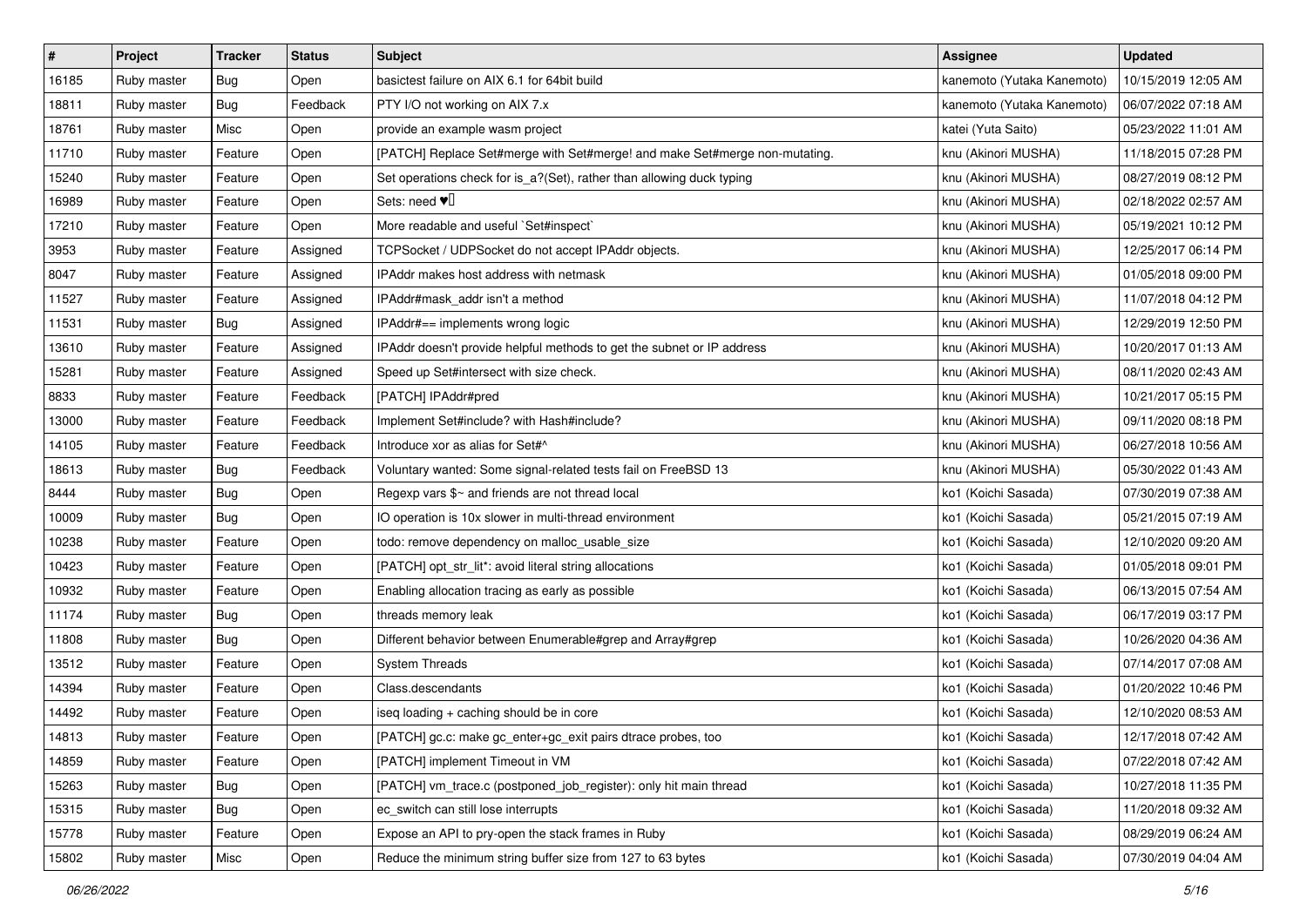| $\sharp$ | Project     | <b>Tracker</b> | <b>Status</b> | Subject                                                                                                                           | <b>Assignee</b>     | <b>Updated</b>      |
|----------|-------------|----------------|---------------|-----------------------------------------------------------------------------------------------------------------------------------|---------------------|---------------------|
| 15854    | Ruby master | Feature        | Open          | Tracing instance variable assignment                                                                                              | ko1 (Koichi Sasada) | 07/29/2019 07:13 AM |
| 17359    | Ruby master | <b>Bug</b>     | Open          | Ractor copy mode is not Ractor-safe                                                                                               | ko1 (Koichi Sasada) | 12/02/2020 05:42 PM |
| 17393    | Ruby master | Feature        | Open          | 'Ractor::Moved#inspect'                                                                                                           | ko1 (Koichi Sasada) | 12/21/2020 05:47 PM |
| 17404    | Ruby master | Feature        | Open          | Ractor `move:` API to allow shareability check                                                                                    | ko1 (Koichi Sasada) | 12/18/2020 09:17 PM |
| 17414    | Ruby master | Feature        | Open          | Ractor should allow access to shareable attributes for Modules/Classes                                                            | ko1 (Koichi Sasada) | 12/21/2020 03:56 PM |
| 17420    | Ruby master | <b>Bug</b>     | Open          | Unsafe mutation of \$" when doing non-RubyGems require in Ractor                                                                  | ko1 (Koichi Sasada) | 01/07/2021 01:23 PM |
| 17502    | Ruby master | Misc           | Open          | C vs Ruby                                                                                                                         | ko1 (Koichi Sasada) | 12/02/2021 07:53 PM |
| 17513    | Ruby master | Bug            | Open          | Methods of shareable objects and UnboundMethods should be shareable                                                               | ko1 (Koichi Sasada) | 01/06/2021 08:53 PM |
| 17531    | Ruby master | <b>Bug</b>     | Open          | did_you_mean` not Ractor friendly                                                                                                 | ko1 (Koichi Sasada) | 01/29/2021 08:48 AM |
| 17543    | Ruby master | Bug            | Open          | Ractor isolation broken by `self` in shareable proc                                                                               | ko1 (Koichi Sasada) | 01/29/2021 03:06 PM |
| 17617    | Ruby master | <b>Bug</b>     | Open          | When a Ractor's incoming port is closed, Ractor.receive_if does not raise Ractor::ClosedError, but<br>instead blocks indefinitely | ko1 (Koichi Sasada) | 09/14/2021 01:40 AM |
| 17624    | Ruby master | Bug            | Open          | Ractor.receive is not thread-safe                                                                                                 | ko1 (Koichi Sasada) | 09/14/2021 01:40 AM |
| 17667    | Ruby master | <b>Bug</b>     | Open          | Module#name needs synchronization                                                                                                 | ko1 (Koichi Sasada) | 03/02/2021 07:31 AM |
| 17884    | Ruby master | Feature        | Open          | locindex for profiling tools                                                                                                      | ko1 (Koichi Sasada) | 05/24/2021 04:17 PM |
| 18119    | Ruby master | Bug            | Open          | Ractor crashes when instantiating classes                                                                                         | ko1 (Koichi Sasada) | 09/14/2021 01:42 AM |
| 18258    | Ruby master | <b>Bug</b>     | Open          | Ractor shareable? can be slow and mutates internal object flags.                                                                  | ko1 (Koichi Sasada) | 10/21/2021 08:58 AM |
| 18275    | Ruby master | Feature        | Open          | Add an option to define_method to not capture the surrounding environment                                                         | ko1 (Koichi Sasada) | 12/03/2021 02:34 PM |
| 18553    | Ruby master | <b>Bug</b>     | Open          | Memory leak on compiling method call with kwargs                                                                                  | ko1 (Koichi Sasada) | 03/23/2022 09:34 PM |
| 2294     | Ruby master | Feature        | Assigned      | [PATCH] ruby_bind_stack() to embed Ruby in coroutine                                                                              | ko1 (Koichi Sasada) | 01/05/2018 09:00 PM |
| 3731     | Ruby master | Feature        | Assigned      | Easier Embedding API for Ruby                                                                                                     | ko1 (Koichi Sasada) | 12/25/2017 06:14 PM |
| 4040     | Ruby master | Bug            | Assigned      | SystemStackError with Hash[*a] for Large _a_                                                                                      | ko1 (Koichi Sasada) | 12/25/2017 06:14 PM |
| 6694     | Ruby master | Feature        | Assigned      | Thread.new without block.                                                                                                         | ko1 (Koichi Sasada) | 12/25/2017 06:15 PM |
| 6695     | Ruby master | Feature        | Assigned      | Configuration for Thread/Fiber creation                                                                                           | ko1 (Koichi Sasada) | 12/25/2017 06:15 PM |
| 7976     | Ruby master | <b>Bug</b>     | Assigned      | TracePoint call is at call point, not call site                                                                                   | ko1 (Koichi Sasada) | 01/05/2018 09:00 PM |
| 8263     | Ruby master | Feature        | Assigned      | Support discovering yield state of individual Fibers                                                                              | ko1 (Koichi Sasada) | 12/23/2021 11:40 PM |
| 8576     | Ruby master | Feature        | Assigned      | Add optimized method type for constant value methods                                                                              | ko1 (Koichi Sasada) | 12/25/2017 06:15 PM |
| 8960     | Ruby master | Feature        | Assigned      | Add Exception#backtrace_locations                                                                                                 | ko1 (Koichi Sasada) | 11/25/2016 02:15 PM |
| 9755     | Ruby master | Feature        | Assigned      | Thread::Backtrace::Location#defined class                                                                                         | ko1 (Koichi Sasada) | 04/18/2014 09:22 AM |
| 12020    | Ruby master | Feature        | Assigned      | Documenting Ruby memory model                                                                                                     | ko1 (Koichi Sasada) | 12/23/2021 11:40 PM |
| 13252    | Ruby master | Feature        | Assigned      | C API for creating strings without copying                                                                                        | ko1 (Koichi Sasada) | 04/17/2017 07:22 AM |
| 13388    | Ruby master | Feature        | Assigned      | gc.c: Add GC.get_parameters and .set_parameters                                                                                   | ko1 (Koichi Sasada) | 03/30/2017 10:52 AM |
| 13821    | Ruby master | Feature        | Assigned      | Allow fibers to be resumed across threads                                                                                         | ko1 (Koichi Sasada) | 02/15/2019 10:09 AM |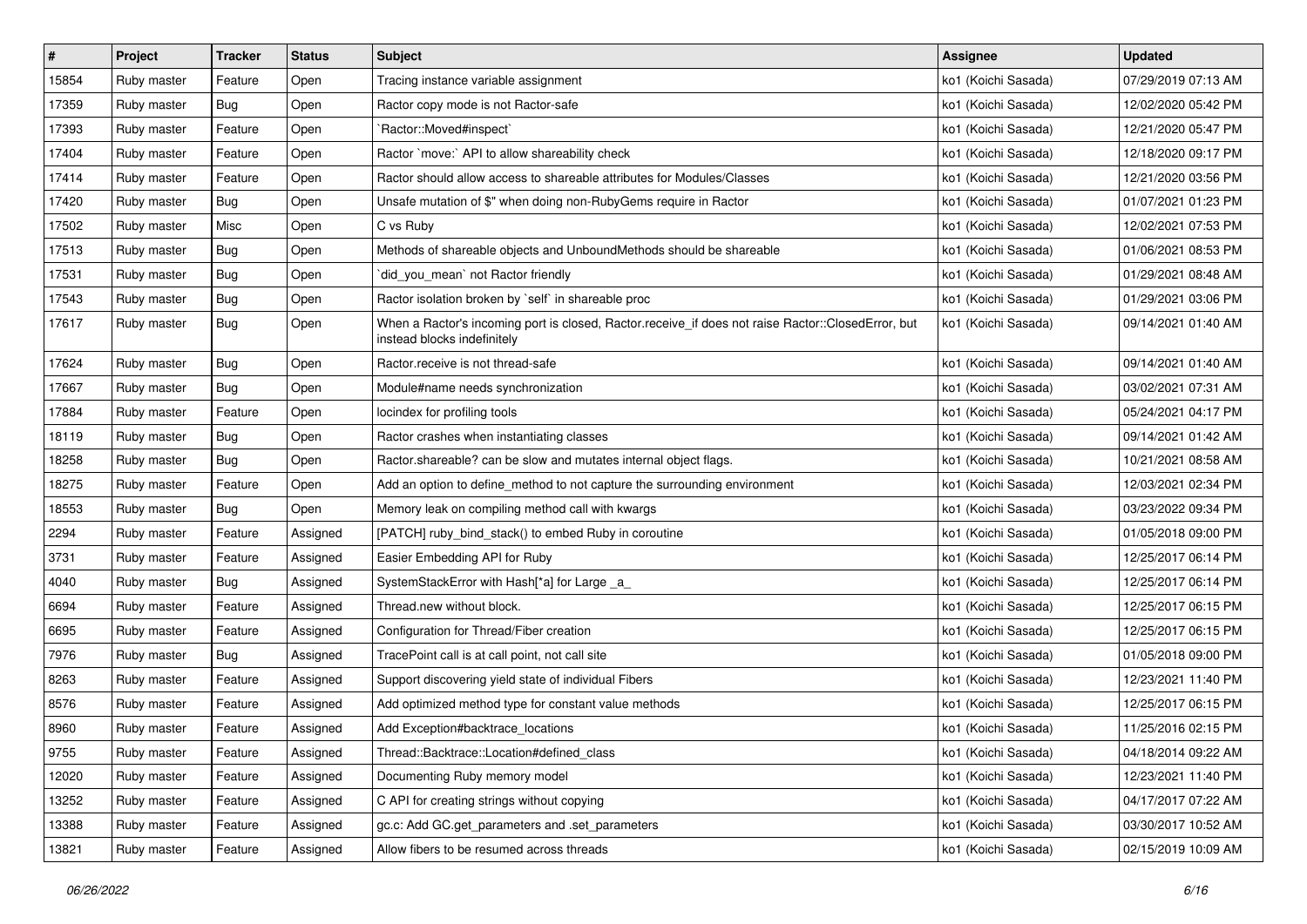| $\sharp$ | Project     | <b>Tracker</b> | <b>Status</b> | Subject                                                                                                                   | <b>Assignee</b>          | <b>Updated</b>      |
|----------|-------------|----------------|---------------|---------------------------------------------------------------------------------------------------------------------------|--------------------------|---------------------|
| 14090    | Ruby master | <b>Bug</b>     | Assigned      | TestGc#test_interrupt_in_finalizer` fails very rarely                                                                     | ko1 (Koichi Sasada)      | 12/02/2021 07:24 PM |
| 14607    | Ruby master | Bug            | Assigned      | Fix use of the rb_profile_frames start parameter                                                                          | ko1 (Koichi Sasada)      | 06/09/2022 06:12 AM |
| 14727    | Ruby master | Bug            | Assigned      | TestQueue#test queue with trap always timeout on Windows10                                                                | ko1 (Koichi Sasada)      | 05/01/2018 02:59 AM |
| 15499    | Ruby master | <b>Bug</b>     | Assigned      | Breaking behavior on ruby 2.6: rb_thread_call_without_gvl doesn't invoke unblock_function when<br>used on the main thread | ko1 (Koichi Sasada)      | 01/05/2021 02:24 AM |
| 15878    | Ruby master | Feature        | Assigned      | Make exit faster by not running GC                                                                                        | ko1 (Koichi Sasada)      | 07/29/2019 07:48 AM |
| 15939    | Ruby master | Feature        | Assigned      | Dump symbols reference to their fstr in ObjectSpace.dump()                                                                | ko1 (Koichi Sasada)      | 08/08/2019 09:38 PM |
| 16027    | Ruby master | Feature        | Assigned      | Update Ruby's dtrace / USDT API to match what is exposed via the TracePoint API                                           | ko1 (Koichi Sasada)      | 08/03/2019 02:41 AM |
| 16124    | Ruby master | Misc           | Assigned      | Let the transient heap belong to objspace                                                                                 | ko1 (Koichi Sasada)      | 11/18/2019 08:48 AM |
| 16776    | Ruby master | Bug            | Assigned      | Regression in coverage library                                                                                            | ko1 (Koichi Sasada)      | 11/24/2021 07:26 AM |
| 16819    | Ruby master | <b>Bug</b>     | Assigned      | Line reporting off by one when reporting line of a hash?                                                                  | ko1 (Koichi Sasada)      | 06/16/2020 05:57 PM |
| 17196    | Ruby master | <b>Bug</b>     | Assigned      | Segmentation Fault with Socket#close in Ractors                                                                           | ko1 (Koichi Sasada)      | 03/20/2022 01:52 PM |
| 17363    | Ruby master | Feature        | Assigned      | Timeouts                                                                                                                  | ko1 (Koichi Sasada)      | 05/14/2022 09:06 AM |
| 17516    | Ruby master | Bug            | Assigned      | forking in a ractor causes Ruby to crash                                                                                  | ko1 (Koichi Sasada)      | 11/30/2021 05:26 AM |
| 17593    | Ruby master | Feature        | Assigned      | load_iseq_eval should override the ISeq path                                                                              | ko1 (Koichi Sasada)      | 02/16/2021 08:27 AM |
| 17676    | Ruby master | Bug            | Assigned      | Accessing ENV from Ractor raises IsolationError                                                                           | ko1 (Koichi Sasada)      | 03/09/2021 02:37 AM |
| 17677    | Ruby master | <b>Bug</b>     | Assigned      | Ractor crashes fork when blocking                                                                                         | ko1 (Koichi Sasada)      | 03/09/2021 12:42 AM |
| 17678    | Ruby master | Bug            | Assigned      | Ractors do not restart after fork                                                                                         | ko1 (Koichi Sasada)      | 03/09/2021 12:42 AM |
| 17679    | Ruby master | <b>Bug</b>     | Assigned      | Ractor incoming channel can consume unlimited resources                                                                   | ko1 (Koichi Sasada)      | 03/26/2021 09:16 AM |
| 17826    | Ruby master | Bug            | Assigned      | Ractor#take hangs if used in multiple Threads                                                                             | ko1 (Koichi Sasada)      | 12/15/2021 01:30 PM |
| 17998    | Ruby master | Bug            | Assigned      | ractor: process hanging (with ractors initialized, but not being used)                                                    | ko1 (Koichi Sasada)      | 12/02/2021 08:17 PM |
| 18024    | Ruby master | <b>Bug</b>     | Assigned      | Ractor crashes when connections are closed in multiple Ractors                                                            | ko1 (Koichi Sasada)      | 12/14/2021 04:41 PM |
| 18464    | Ruby master | Bug            | Assigned      | RUBY_INTERNAL_EVENT_NEWOBJ tracepoint causes an interpreter crash when combined with<br>Ractors                           | ko1 (Koichi Sasada)      | 06/08/2022 08:25 AM |
| 18572    | Ruby master | Bug            | Assigned      | Performance regression when invoking refined methods                                                                      | ko1 (Koichi Sasada)      | 02/10/2022 12:48 AM |
| 6602     | Ruby master | Feature        | Feedback      | Tail call optimization: enable by default?                                                                                | ko1 (Koichi Sasada)      | 06/13/2020 01:31 AM |
| 8725     | Ruby master | Feature        | Feedback      | Possibility to get a signal handler without changing it                                                                   | ko1 (Koichi Sasada)      | 12/25/2017 06:15 PM |
| 10844    | Ruby master | Feature        | Feedback      | TracePoint API needs an event to inform about creating/removing a new frame without calling<br>something                  | ko1 (Koichi Sasada)      | 03/02/2015 06:38 PM |
| 11348    | Ruby master | Feature        | Feedback      | TracePoint API needs events for fiber's switching                                                                         | ko1 (Koichi Sasada)      | 09/01/2015 09:12 AM |
| 12607    | Ruby master | Feature        | Feedback      | Ruby needs an atomic integer                                                                                              | ko1 (Koichi Sasada)      | 01/29/2021 12:28 PM |
| 13697    | Ruby master | Feature        | Open          | [PATCH]: futex based thread primitives                                                                                    | kosaki (Motohiro KOSAKI) | 01/28/2018 11:41 PM |
| 4464     | Ruby master | Feature        | Assigned      | [PATCH] add Fcntl::Flock object for easier use of POSIX file locks                                                        | kosaki (Motohiro KOSAKI) | 12/25/2017 06:14 PM |
| 7086     | Ruby master | Feature        | Assigned      | ConditionVariable#wait has meaningless return value                                                                       | kosaki (Motohiro KOSAKI) | 12/25/2017 06:15 PM |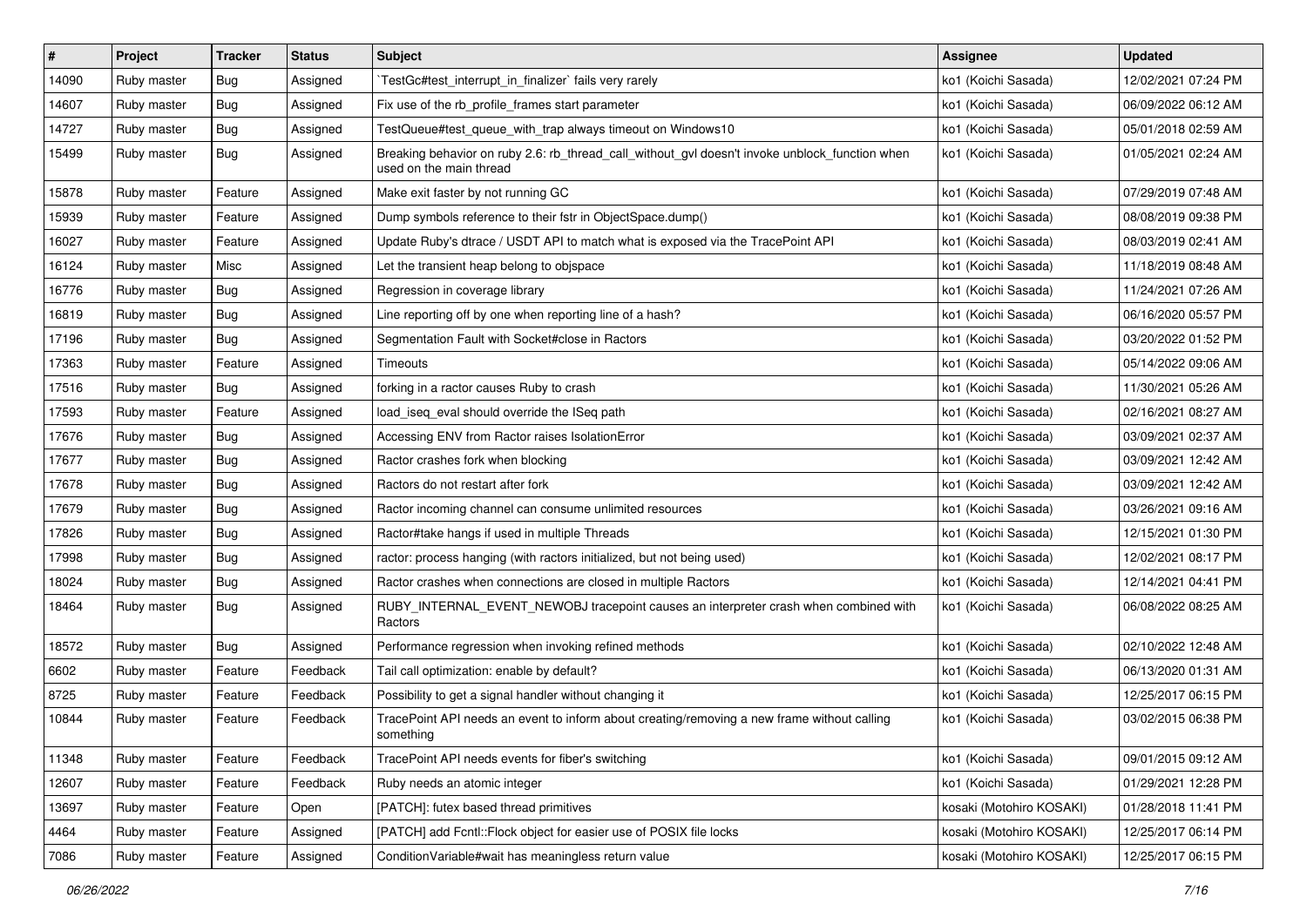| #     | Project     | <b>Tracker</b> | <b>Status</b> | Subject                                                                                       | <b>Assignee</b>                     | <b>Updated</b>      |
|-------|-------------|----------------|---------------|-----------------------------------------------------------------------------------------------|-------------------------------------|---------------------|
| 11269 | Ruby master | <b>Bug</b>     | Assigned      | ruby_init_setproctitle() should be called before require_libraries()                          | kosaki (Motohiro KOSAKI)            | 06/17/2015 03:01 AM |
| 17478 | Ruby master | <b>Bug</b>     | Assigned      | Ruby3.0 is slower than Ruby2.7.2 when parsing a large CSV file                                | kou (Kouhei Sutou)                  | 11/24/2021 05:12 AM |
| 18034 | Ruby master | <b>Bug</b>     | Assigned      | Segmentation fault fiddle with `--enable-bundled-libffi` and macOS                            | kou (Kouhei Sutou)                  | 11/30/2021 07:39 AM |
| 7859  | Ruby master | <b>Bug</b>     | Assigned      | Readline: Incorrect arrow key behavior in vi_editing_mode insert mode with Readline 6.2       | kouji (Kouji Takao)                 | 12/25/2017 06:15 PM |
| 8782  | Ruby master | <b>Bug</b>     | Assigned      | Don't set rl_getc_function on editline                                                        | kouji (Kouji Takao)                 | 01/05/2018 09:00 PM |
| 15881 | Ruby master | Feature        | Open          | Optimize deconstruct in pattern matching                                                      | ktsj (Kazuki Tsujimoto)             | 12/25/2019 04:28 AM |
| 15918 | Ruby master | Feature        | Open          | Pattern matching for Set                                                                      | ktsj (Kazuki Tsujimoto)             | 07/29/2019 08:12 AM |
| 17355 | Ruby master | Feature        | Assigned      | Using same set of names in or-patterns (pattern matching with $Foo(x)   Bar(x)$ )             | ktsj (Kazuki Tsujimoto)             | 09/13/2021 09:11 AM |
| 18408 | Ruby master | Feature        | Assigned      | Allow pattern match to set instance variables                                                 | ktsj (Kazuki Tsujimoto)             | 01/26/2022 07:07 PM |
| 18773 | Ruby master | Feature        | Assigned      | deconstruct to receive a range                                                                | ktsj (Kazuki Tsujimoto)             | 06/24/2022 07:21 AM |
| 14244 | Ruby master | Feature        | Open          | Better error messages for scripts with non-matching end statements                            | mame (Yusuke Endoh)                 | 11/29/2018 08:57 AM |
| 18194 | Ruby master | Feature        | Open          | No easy way to format exception messages per thread/fiber scheduler context.                  | mame (Yusuke Endoh)                 | 09/29/2021 10:10 AM |
| 18564 | Ruby master | Feature        | Open          | Add Exception#detailed_message                                                                | mame (Yusuke Endoh)                 | 02/01/2022 08:06 PM |
| 4247  | Ruby master | Feature        | Assigned      | New features for Array#sample, Array#choice                                                   | mame (Yusuke Endoh)                 | 12/25/2017 06:14 PM |
| 8223  | Ruby master | Feature        | Open          | Make Matrix more omnivorous.                                                                  | marcandre (Marc-Andre<br>Lafortune) | 04/09/2013 03:42 AM |
| 9347  | Ruby master | Feature        | Open          | Accept non callable argument to detect                                                        | marcandre (Marc-Andre<br>Lafortune) | 01/05/2018 09:00 PM |
| 15815 | Ruby master | Feature        | Open          | Add option to raise NoMethodError for OpenStruct                                              | marcandre (Marc-Andre<br>Lafortune) | 09/28/2020 02:11 AM |
| 12676 | Ruby master | Feature        | Assigned      | Significant performance increase, and code conciseness, for prime_division method in prime.rb | marcandre (Marc-Andre<br>Lafortune) | 11/18/2016 03:46 PM |
| 14116 | Ruby master | Feature        | Feedback      | Add Matrix #exponentiate method as Matlab's exp                                               | marcandre (Marc-Andre<br>Lafortune) | 11/20/2017 06:52 AM |
| 6256  | Ruby master | Feature        | Feedback      | Slightly improve ruby_qsort performance                                                       | MartinBosslet (Martin Bosslet)      | 01/10/2019 01:51 PM |
| 6641  | Ruby master | Feature        | Open          | Hash.auto constructor                                                                         | matz (Yukihiro Matsumoto)           | 12/25/2017 06:15 PM |
| 6817  | Ruby master | Feature        | Open          | Partial application                                                                           | matz (Yukihiro Matsumoto)           | 12/25/2017 06:15 PM |
| 6869  | Ruby master | Feature        | Open          | Do not treat `_` parameter exceptionally                                                      | matz (Yukihiro Matsumoto)           | 12/10/2020 08:58 AM |
| 7149  | Ruby master | Feature        | Open          | Constant magic for everyone.                                                                  | matz (Yukihiro Matsumoto)           | 12/25/2017 06:15 PM |
| 7377  | Ruby master | Feature        | Open          | #indetical? as an alias for #equal?                                                           | matz (Yukihiro Matsumoto)           | 12/25/2017 06:15 PM |
| 7444  | Ruby master | Feature        | Open          | Array#product_set                                                                             | matz (Yukihiro Matsumoto)           | 12/25/2017 06:15 PM |
| 7546  | Ruby master | Feature        | Open          | Change behavior of `Array#slice` for an argument of `Range` class                             | matz (Yukihiro Matsumoto)           | 12/10/2020 08:49 AM |
| 7548  | Ruby master | Feature        | Open          | Load and Require Callbacks                                                                    | matz (Yukihiro Matsumoto)           | 12/25/2017 06:15 PM |
| 7604  | Ruby master | Feature        | Open          | Make === comparison operator ability to delegate comparison to an argument                    | matz (Yukihiro Matsumoto)           | 12/25/2017 06:15 PM |
| 7611  | Ruby master | Feature        | Open          | Focal method for all loads/requires                                                           | matz (Yukihiro Matsumoto)           | 12/25/2017 06:15 PM |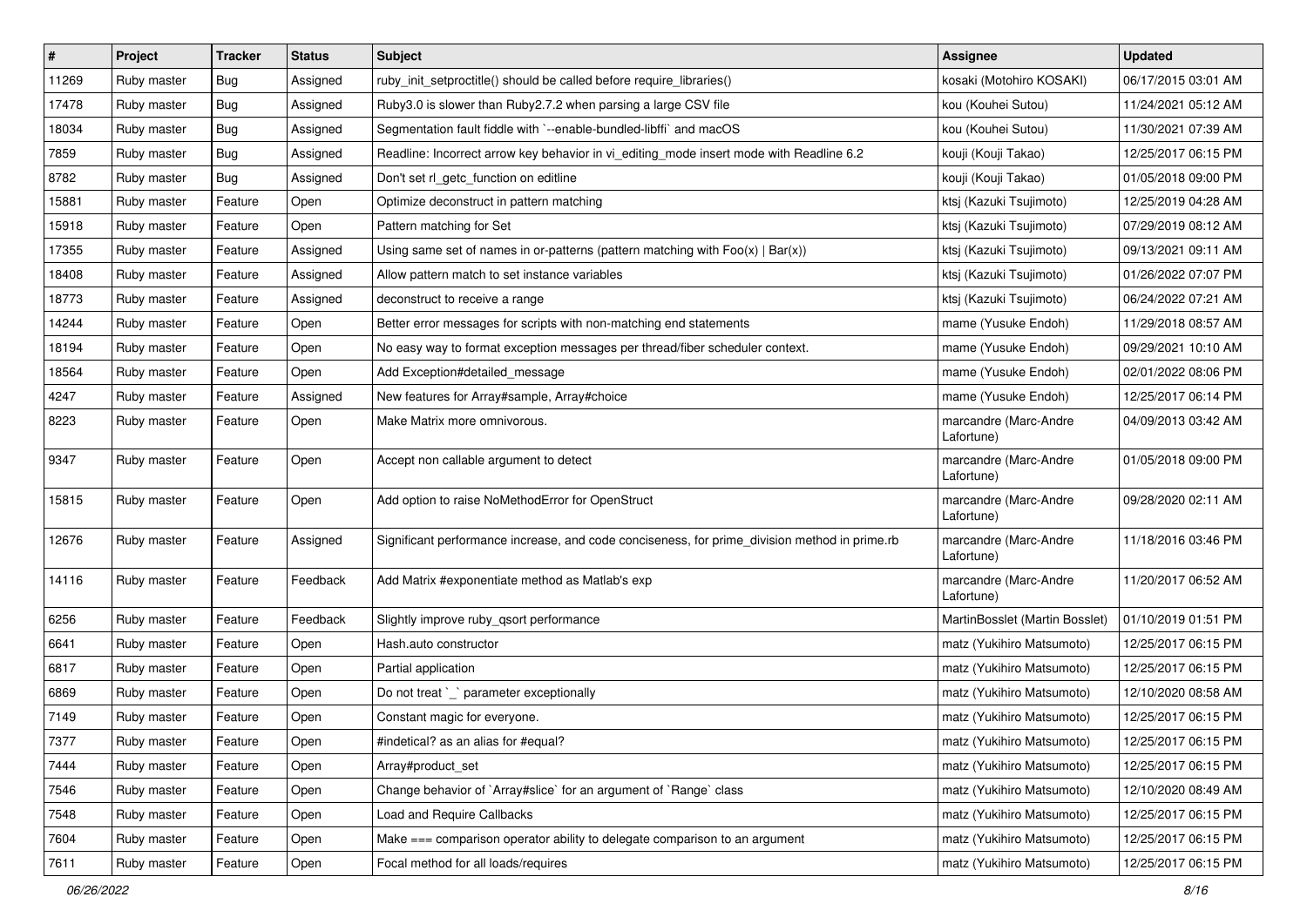| $\pmb{\#}$ | Project     | <b>Tracker</b> | <b>Status</b> | <b>Subject</b>                                                                            | <b>Assignee</b>           | <b>Updated</b>      |
|------------|-------------|----------------|---------------|-------------------------------------------------------------------------------------------|---------------------------|---------------------|
| 7614       | Ruby master | Feature        | Open          | alias accessor                                                                            | matz (Yukihiro Matsumoto) | 12/25/2017 06:15 PM |
| 7654       | Ruby master | Feature        | Open          | Add optional code block to IO::readlines                                                  | matz (Yukihiro Matsumoto) | 12/25/2017 06:15 PM |
| 7657       | Ruby master | Feature        | Open          | Array#& doesn't accept Enumerables                                                        | matz (Yukihiro Matsumoto) | 12/25/2017 06:15 PM |
| 7702       | Ruby master | Feature        | Open          | Remove Proc#binding                                                                       | matz (Yukihiro Matsumoto) | 07/15/2019 07:39 PM |
| 7704       | Ruby master | Feature        | Open          | Add a list of enabled (experimental) language features.                                   | matz (Yukihiro Matsumoto) | 12/25/2017 06:15 PM |
| 7748       | Ruby master | Feature        | Open          | Contextual send                                                                           | matz (Yukihiro Matsumoto) | 12/10/2020 08:53 AM |
| 7795       | Ruby master | Feature        | Open          | Symbol.defined? and/or to_existing_symbol                                                 | matz (Yukihiro Matsumoto) | 12/25/2017 06:15 PM |
| 7848       | Ruby master | Feature        | Open          | Restore default state for core ruby objects                                               | matz (Yukihiro Matsumoto) | 12/25/2017 06:15 PM |
| 7876       | Ruby master | Feature        | Open          | Add method for accessing Class from within Singleton Class                                | matz (Yukihiro Matsumoto) | 12/25/2017 06:15 PM |
| 7883       | Ruby master | Feature        | Open          | Add Regex#to_proc                                                                         | matz (Yukihiro Matsumoto) | 12/25/2017 06:15 PM |
| 7914       | Ruby master | Feature        | Open          | Case for local class methods                                                              | matz (Yukihiro Matsumoto) | 12/25/2017 06:15 PM |
| 8061       | Ruby master | Feature        | Open          | 000000000000000                                                                           | matz (Yukihiro Matsumoto) | 12/25/2017 06:15 PM |
| 8229       | Ruby master | Feature        | Open          | extend Hash.include?                                                                      | matz (Yukihiro Matsumoto) | 12/10/2020 08:53 AM |
| 8232       | Ruby master | Feature        | Open          | Rudiments of abstract algebra in Ruby                                                     | matz (Yukihiro Matsumoto) | 04/09/2013 01:47 AM |
| 8478       | Ruby master | Feature        | Open          | The hash returned by Enumerable#group_by should have an empty array for its default value | matz (Yukihiro Matsumoto) | 06/04/2013 03:56 PM |
| 8663       | Ruby master | Feature        | Open          | Officialy alias ArgumentError to ArgError                                                 | matz (Yukihiro Matsumoto) | 08/09/2013 07:42 PM |
| 8804       | Ruby master | Feature        | Open          | ONCE syntax                                                                               | matz (Yukihiro Matsumoto) | 01/04/2020 08:26 PM |
| 9043       | Ruby master | Feature        | Open          | Add String#f method as shortcut for #freeze                                               | matz (Yukihiro Matsumoto) | 01/05/2018 09:00 PM |
| 9070       | Ruby master | Feature        | Open          | Introduce `---` as synonym of `end` keyword                                               | matz (Yukihiro Matsumoto) | 11/02/2013 03:23 AM |
| 9123       | Ruby master | Feature        | Open          | Make Numeric#nonzero? behavior consistent with Numeric#zero?                              | matz (Yukihiro Matsumoto) | 06/11/2019 12:55 PM |
| 9614       | Ruby master | Feature        | Open          | ordering of non-Hash items which use st_internally                                        | matz (Yukihiro Matsumoto) | 01/05/2018 09:00 PM |
| 9704       | Ruby master | Feature        | Open          | Refinements as files instead of modules                                                   | matz (Yukihiro Matsumoto) | 10/11/2016 06:36 PM |
| 10287      | Ruby master | Feature        | Open          | rename COLON3 to COLON2_HEAD.                                                             | matz (Yukihiro Matsumoto) | 07/27/2021 09:34 AM |
| 10404      | Ruby master | Feature        | Open          | Allow individual finalizers to be removed with ObjectSpace.undefine_finalizer             | matz (Yukihiro Matsumoto) | 10/20/2014 08:14 AM |
| 10489      | Ruby master | Feature        | Open          | Add inherit method for clearer and multiple inheritance                                   | matz (Yukihiro Matsumoto) | 12/10/2020 08:53 AM |
| 10498      | Ruby master | Feature        | Open          | Make `loop` yield a counter                                                               | matz (Yukihiro Matsumoto) | 01/05/2018 09:01 PM |
| 10541      | Ruby master | Misc           | Open          | Remove shorthand string interpolation syntax                                              | matz (Yukihiro Matsumoto) | 10/08/2015 05:44 PM |
| 10549      | Ruby master | Feature        | Open          | Deprecate each_with_index and each_with_object in favor of with_index and with_object     | matz (Yukihiro Matsumoto) | 07/27/2021 11:09 AM |
| 10574      | Ruby master | Feature        | Open          | Add String#Ichomp and String.Ichomp!                                                      | matz (Yukihiro Matsumoto) | 12/15/2014 04:34 PM |
| 11122      | Ruby master | Feature        | Open          | exception-free non-blocking Queue/SizedQueue operations                                   | matz (Yukihiro Matsumoto) | 05/06/2015 08:53 PM |
| 11181      | Ruby master | Feature        | Open          | Add a line directive to Ruby                                                              | matz (Yukihiro Matsumoto) | 01/26/2016 02:04 AM |
| 11307      | Ruby master | Feature        | Open          | exception-free non-blocking Queue#pop                                                     | matz (Yukihiro Matsumoto) | 06/25/2015 11:06 PM |
| 11390      | Ruby master | Feature        | Open          | Allow symbols starting with numbers                                                       | matz (Yukihiro Matsumoto) | 08/14/2015 05:23 AM |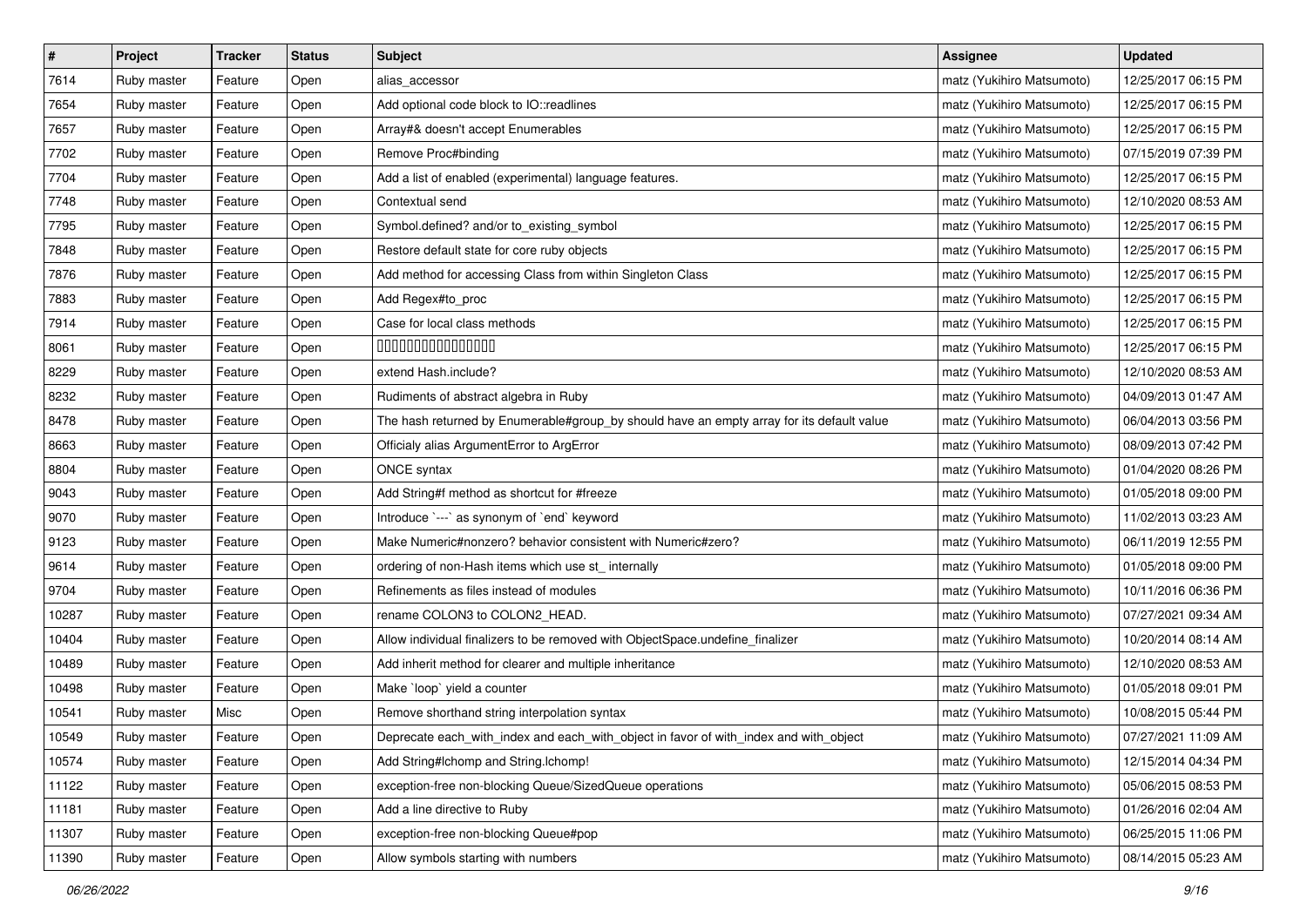| $\sharp$ | Project     | <b>Tracker</b> | <b>Status</b> | <b>Subject</b>                                                                     | <b>Assignee</b>           | <b>Updated</b>      |
|----------|-------------|----------------|---------------|------------------------------------------------------------------------------------|---------------------------|---------------------|
| 11517    | Ruby master | Feature        | Open          | Queue enhancement - conditional pop                                                | matz (Yukihiro Matsumoto) | 09/17/2015 09:02 PM |
| 11518    | Ruby master | Feature        | Open          | Queue enhancement - promote! and promote_all!                                      | matz (Yukihiro Matsumoto) | 09/17/2015 08:40 PM |
| 11627    | Ruby master | Feature        | Open          | make `nonzero` an alias of `nonzero?`                                              | matz (Yukihiro Matsumoto) | 12/23/2021 11:43 PM |
| 11735    | Ruby master | Feature        | Open          | Porting String#squish and String#squish! from Ruby on Rails' Active Support        | matz (Yukihiro Matsumoto) | 06/24/2016 08:02 AM |
| 11882    | Ruby master | Feature        | Open          | Map or NamedMap                                                                    | matz (Yukihiro Matsumoto) | 01/17/2021 01:31 PM |
| 12019    | Ruby master | Feature        | Open          | Better low-level support for writing concurrent libraries                          | matz (Yukihiro Matsumoto) | 12/23/2021 11:43 PM |
| 12244    | Ruby master | Feature        | Open          | Add a way to `integer - integer % num`                                             | matz (Yukihiro Matsumoto) | 05/17/2016 06:05 AM |
| 12306    | Ruby master | Feature        | Open          | Implement String #blank? #present? and improve #strip and family to handle unicode | matz (Yukihiro Matsumoto) | 07/22/2018 10:55 PM |
| 14128    | Ruby master | Feature        | Open          | Introduce Hash#delete default value                                                | matz (Yukihiro Matsumoto) | 11/25/2017 04:41 PM |
| 14546    | Ruby master | Feature        | Open          | Hash#delete!                                                                       | matz (Yukihiro Matsumoto) | 05/30/2018 08:24 PM |
| 14609    | Ruby master | Feature        | Open          | Let `Kernel#p` without an argument print the receiver                              | matz (Yukihiro Matsumoto) | 02/08/2020 08:43 PM |
| 14724    | Ruby master | Feature        | Open          | chains of inequalities                                                             | matz (Yukihiro Matsumoto) | 05/19/2018 01:06 AM |
| 14760    | Ruby master | Misc           | Open          | cross-thread IO#close semantics                                                    | matz (Yukihiro Matsumoto) | 05/17/2018 08:21 AM |
| 14927    | Ruby master | Feature        | Open          | Loading multiple files at once                                                     | matz (Yukihiro Matsumoto) | 09/18/2018 12:38 AM |
| 14982    | Ruby master | Feature        | Open          | Improve namespace system in ruby to avoiding top-level names chaos                 | matz (Yukihiro Matsumoto) | 12/31/2021 05:39 PM |
| 15112    | Ruby master | Feature        | Open          | Introducing the short form of `STDERR.puts expr.inspect`.                          | matz (Yukihiro Matsumoto) | 10/12/2018 02:02 AM |
| 15192    | Ruby master | Feature        | Open          | Introduce a new "shortcut assigning" syntax to convenient setup instance variables | matz (Yukihiro Matsumoto) | 12/14/2021 06:42 PM |
| 15277    | Ruby master | Feature        | Open          | at exec                                                                            | matz (Yukihiro Matsumoto) | 05/25/2020 01:09 AM |
| 15330    | Ruby master | Feature        | Open          | autoload relative                                                                  | matz (Yukihiro Matsumoto) | 06/19/2022 11:25 PM |
| 15445    | Ruby master | Feature        | Open          | Reject '.123' in Float() method                                                    | matz (Yukihiro Matsumoto) | 01/10/2019 07:59 AM |
| 15764    | Ruby master | <b>Bug</b>     | Open          | Whitespace and control characters should not be permitted in tokens                | matz (Yukihiro Matsumoto) | 04/22/2019 07:48 AM |
| 15837    | Ruby master | Feature        | Open          | Module#name_components                                                             | matz (Yukihiro Matsumoto) | 05/08/2019 10:29 AM |
| 15991    | Ruby master | Feature        | Open          | Allow questionmarks in variable names                                              | matz (Yukihiro Matsumoto) | 07/30/2019 03:57 AM |
| 16495    | Ruby master | Feature        | Open          | Inconsistent quotes in error messages                                              | matz (Yukihiro Matsumoto) | 06/15/2022 04:21 PM |
| 16894    | Ruby master | Feature        | Open          | Integer division for Ruby 3                                                        | matz (Yukihiro Matsumoto) | 05/18/2020 03:41 PM |
| 16986    | Ruby master | Feature        | Open          | Anonymous Struct literal                                                           | matz (Yukihiro Matsumoto) | 01/15/2022 04:57 PM |
| 16992    | Ruby master | Feature        | Open          | Sets: officially ordered                                                           | matz (Yukihiro Matsumoto) | 09/03/2020 02:08 PM |
| 17184    | Ruby master | Feature        | Open          | No stdlib function to perform simple string replacement                            | matz (Yukihiro Matsumoto) | 02/23/2021 09:27 PM |
| 17279    | Ruby master | Feature        | Open          | Allow a negative step in Range#step with a block                                   | matz (Yukihiro Matsumoto) | 10/22/2020 02:23 AM |
| 17288    | Ruby master | Feature        | Open          | Optimize _send_ call with a literal method name                                    | matz (Yukihiro Matsumoto) | 10/30/2020 12:17 AM |
| 17785    | Ruby master | Feature        | Open          | Allow named parameters to be keywords                                              | matz (Yukihiro Matsumoto) | 12/17/2021 06:10 PM |
| 17830    | Ruby master | Feature        | Open          | Add Integer#previous and Integer#prev                                              | matz (Yukihiro Matsumoto) | 04/27/2021 11:35 PM |
| 17849    | Ruby master | Feature        | Open          | Fix Timeout.timeout so that it can be used in threaded Web servers                 | matz (Yukihiro Matsumoto) | 04/10/2022 06:26 AM |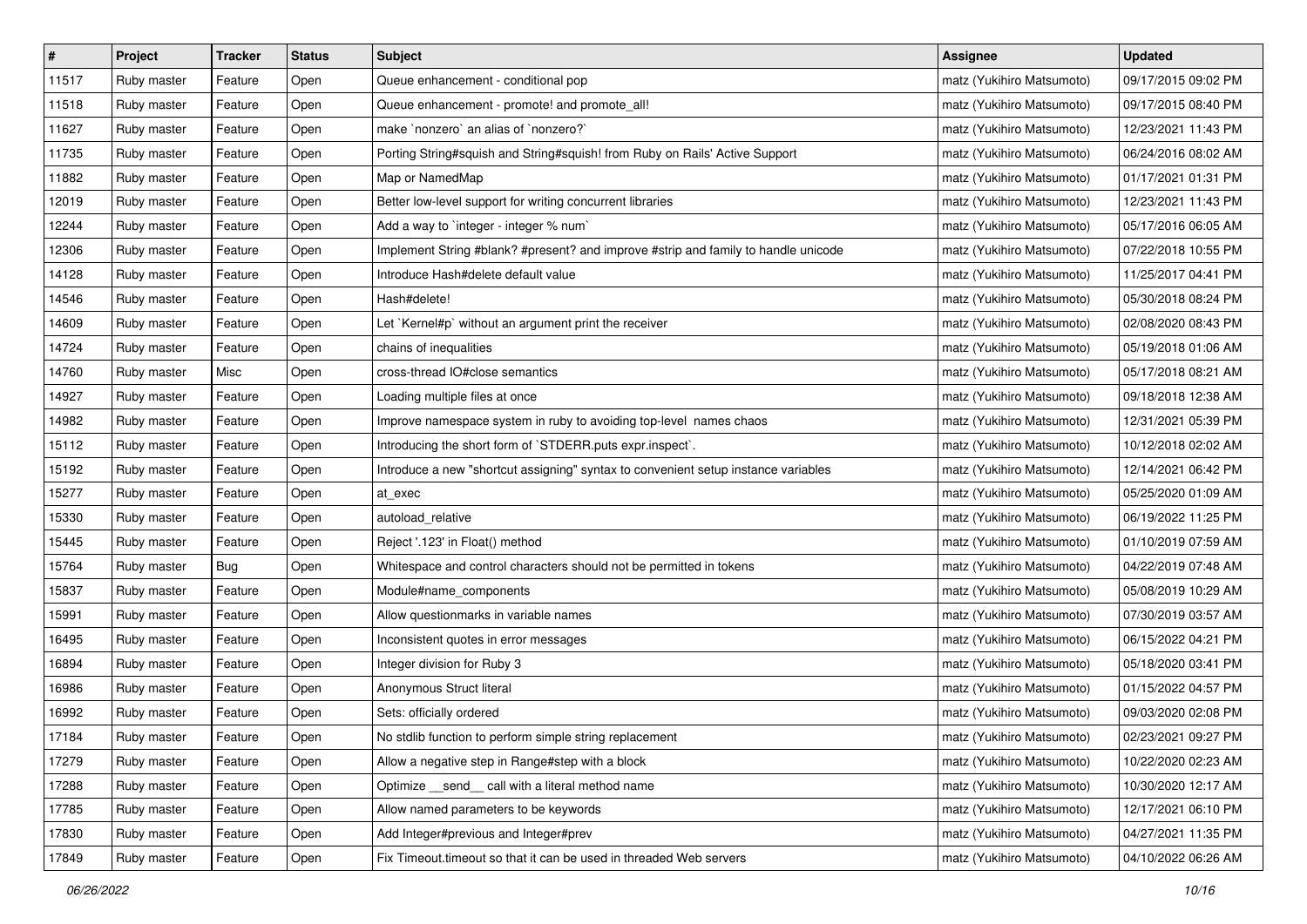| $\vert$ # | Project     | <b>Tracker</b> | <b>Status</b> | <b>Subject</b>                                                         | <b>Assignee</b>           | <b>Updated</b>      |
|-----------|-------------|----------------|---------------|------------------------------------------------------------------------|---------------------------|---------------------|
| 18159     | Ruby master | Feature        | Open          | Integrate functionality of dead_end gem into Ruby                      | matz (Yukihiro Matsumoto) | 06/17/2022 02:06 PM |
| 4514      | Ruby master | Feature        | Assigned      | #deep_clone and #deep_dup for Objects                                  | matz (Yukihiro Matsumoto) | 12/25/2017 06:14 PM |
| 4521      | Ruby master | Feature        | Assigned      | NoMethodError#message may take very long to execute                    | matz (Yukihiro Matsumoto) | 12/25/2017 06:14 PM |
| 4539      | Ruby master | Feature        | Assigned      | Array#zip_with                                                         | matz (Yukihiro Matsumoto) | 11/28/2019 08:23 AM |
| 4592      | Ruby master | Feature        | Assigned      | Tempfile0000000                                                        | matz (Yukihiro Matsumoto) | 12/25/2017 06:14 PM |
| 4818      | Ruby master | Feature        | Assigned      | Add method marshalable?                                                | matz (Yukihiro Matsumoto) | 12/25/2017 06:15 PM |
| 4824      | Ruby master | Feature        | Assigned      | Provide method Kernel#executed?                                        | matz (Yukihiro Matsumoto) | 03/05/2018 04:57 AM |
| 5007      | Ruby master | Feature        | Assigned      | Proc#call_under: Unifying instance_eval and instance_exec              | matz (Yukihiro Matsumoto) | 04/19/2018 07:57 AM |
| 5064      | Ruby master | Feature        | Assigned      | HTTP user-agent class                                                  | matz (Yukihiro Matsumoto) | 12/25/2017 06:15 PM |
| 5129      | Ruby master | Feature        | Assigned      | Create a core class "FileArray" and make "ARGF" its instance           | matz (Yukihiro Matsumoto) | 01/23/2018 02:02 PM |
| 5389      | Ruby master | Feature        | Assigned      | New method Enumerator#iterate                                          | matz (Yukihiro Matsumoto) | 12/25/2017 06:15 PM |
| 5445      | Ruby master | Feature        | Assigned      | Need RUBYOPT -r before ARGV -r                                         | matz (Yukihiro Matsumoto) | 12/25/2017 06:15 PM |
| 5456      | Ruby master | Feature        | Assigned      | kernel#syscall() should be removed.                                    | matz (Yukihiro Matsumoto) | 12/10/2020 08:46 AM |
| 5558      | Ruby master | Feature        | Assigned      | String#% strange arity errors                                          | matz (Yukihiro Matsumoto) | 12/25/2017 06:15 PM |
| 5582      | Ruby master | Feature        | Assigned      | Allow clone of singleton methods on a BasicObject                      | matz (Yukihiro Matsumoto) | 12/25/2017 06:15 PM |
| 5643      | Ruby master | Feature        | Assigned      | require/load options and binding option                                | matz (Yukihiro Matsumoto) | 12/25/2017 06:15 PM |
| 5741      | Ruby master | Feature        | Assigned      | Secure Erasure of Passwords                                            | matz (Yukihiro Matsumoto) | 12/25/2017 06:15 PM |
| 5749      | Ruby master | Feature        | Assigned      | new method String#match_all needed                                     | matz (Yukihiro Matsumoto) | 12/25/2017 06:15 PM |
| 5781      | Ruby master | Feature        | Assigned      | Query attributes (attribute methods ending in `?` mark)                | matz (Yukihiro Matsumoto) | 01/10/2020 06:34 AM |
| 5825      | Ruby master | Feature        | Assigned      | Sweet instance var assignment in the object initializer                | matz (Yukihiro Matsumoto) | 12/10/2020 08:53 AM |
| 5945      | Ruby master | Feature        | Assigned      | Add the ability to mark a at_exit as process-local.                    | matz (Yukihiro Matsumoto) | 10/10/2018 08:29 AM |
| 5970      | Ruby master | Feature        | Assigned      | Add Enumerable#join with same semantics as Array#join                  | matz (Yukihiro Matsumoto) | 12/25/2017 06:15 PM |
| 6277      | Ruby master | Feature        | Assigned      | Hash#convert_key                                                       | matz (Yukihiro Matsumoto) | 12/25/2017 06:15 PM |
| 6293      | Ruby master | Feature        | Assigned      | new queue / blocking queues                                            | matz (Yukihiro Matsumoto) | 12/25/2017 06:15 PM |
| 6308      | Ruby master | Feature        | Assigned      | Eliminate delegation from WeakRef                                      | matz (Yukihiro Matsumoto) | 12/23/2021 11:40 PM |
| 6309      | Ruby master | Feature        | Assigned      | Add a reference queue for weak references                              | matz (Yukihiro Matsumoto) | 08/23/2020 09:07 PM |
| 6317      | Ruby master | Feature        | Assigned      | Range#cover?000000Range00000000000000000000                            | matz (Yukihiro Matsumoto) | 12/25/2017 06:15 PM |
| 6337      | Ruby master | Feature        | Assigned      | FileUtils#sync                                                         | matz (Yukihiro Matsumoto) | 12/25/2017 06:15 PM |
| 6354      | Ruby master | Feature        | Assigned      | Remove escape (break/return/redo/next support) from class/module scope | matz (Yukihiro Matsumoto) | 12/25/2017 06:15 PM |
| 6376      | Ruby master | Feature        | Assigned      | Feature lookup and checking if feature is loaded                       | matz (Yukihiro Matsumoto) | 12/25/2017 06:15 PM |
| 6413      | Ruby master | Feature        | Assigned      | Make Dir.entries default to Dir.entries(Dir.pwd)                       | matz (Yukihiro Matsumoto) | 12/25/2017 06:15 PM |
| 6445      | Ruby master | Feature        | Assigned      | request for default length/position on string index                    | matz (Yukihiro Matsumoto) | 12/25/2017 06:15 PM |
| 6452      | Ruby master | Feature        | Assigned      | Allow extend to override class methods                                 | matz (Yukihiro Matsumoto) | 12/10/2020 08:53 AM |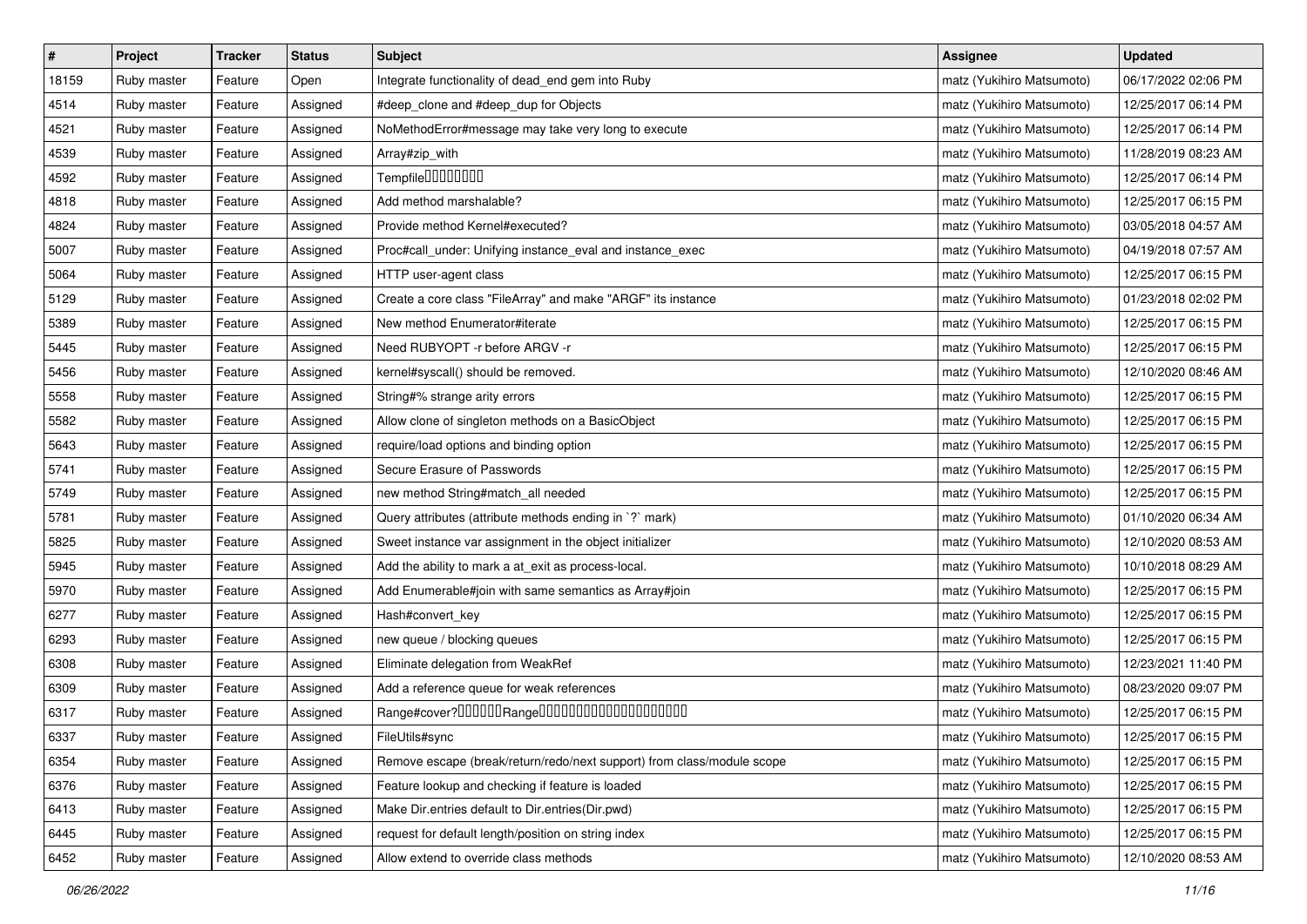| $\pmb{\#}$ | Project     | <b>Tracker</b> | <b>Status</b> | Subject                                                                                                          | <b>Assignee</b>           | <b>Updated</b>      |
|------------|-------------|----------------|---------------|------------------------------------------------------------------------------------------------------------------|---------------------------|---------------------|
| 6594       | Ruby master | Feature        | Assigned      | Integrated Functor                                                                                               | matz (Yukihiro Matsumoto) | 12/10/2020 08:53 AM |
| 6596       | Ruby master | Feature        | Assigned      | New method `Array#indexes`                                                                                       | matz (Yukihiro Matsumoto) | 07/29/2020 01:41 AM |
| 6611       | Ruby master | Feature        | Assigned      | Comments requested on implementation of set parse func                                                           | matz (Yukihiro Matsumoto) | 12/25/2017 06:15 PM |
| 6648       | Ruby master | Feature        | Assigned      | Provide a standard API for retrieving all command-line flags passed to Ruby                                      | matz (Yukihiro Matsumoto) | 12/25/2017 06:15 PM |
| 6671       | Ruby master | Feature        | Assigned      | File.split_all and File.split_root                                                                               | matz (Yukihiro Matsumoto) | 12/25/2017 06:15 PM |
| 6802       | Ruby master | Feature        | Assigned      | String#scan should have equivalent yielding MatchData                                                            | matz (Yukihiro Matsumoto) | 12/25/2017 06:15 PM |
| 6810       | Ruby master | Feature        | Assigned      | module A::B; end` is not equivalent to `module A; module B; end; end` with respect to constant<br>lookup (scope) | matz (Yukihiro Matsumoto) | 12/10/2020 09:22 AM |
| 6811       | Ruby master | Feature        | Assigned      | File, Dir and FileUtils should have bang-versions of singleton methods that fails silently                       | matz (Yukihiro Matsumoto) | 12/25/2017 06:15 PM |
| 6841       | Ruby master | Feature        | Assigned      | Shorthand for Assigning Return Value of Method to Self                                                           | matz (Yukihiro Matsumoto) | 12/10/2020 08:53 AM |
| 6842       | Ruby master | Feature        | Assigned      | Add Optional Arguments to String#strip                                                                           | matz (Yukihiro Matsumoto) | 08/24/2016 05:50 AM |
| 7087       | Ruby master | Feature        | Assigned      | ::ConditionVariable#wait does not work with Monitor because Monitor#sleep does not exist                         | matz (Yukihiro Matsumoto) | 12/25/2017 06:15 PM |
| 7121       | Ruby master | Feature        | Assigned      | Extending the use of `require'                                                                                   | matz (Yukihiro Matsumoto) | 12/25/2017 06:15 PM |
| 7132       | Ruby master | Feature        | Assigned      | Alternation between named / ordered method arguments and aliases for method arguments.                           | matz (Yukihiro Matsumoto) | 12/25/2017 06:15 PM |
| 7314       | Ruby master | Feature        | Assigned      | Convert Proc to Lambda doesn't work in MRI                                                                       | matz (Yukihiro Matsumoto) | 05/21/2016 09:15 AM |
| 7349       | Ruby master | Feature        | Assigned      | Struct#inspect needs more meaningful output                                                                      | matz (Yukihiro Matsumoto) | 12/25/2017 06:15 PM |
| 7436       | Ruby master | Feature        | Assigned      | Allow for a "granularity" flag for backtrace_locations                                                           | matz (Yukihiro Matsumoto) | 12/25/2017 06:15 PM |
| 7503       | Ruby master | Feature        | Assigned      | make timeout.rb async-interrupt safe by default                                                                  | matz (Yukihiro Matsumoto) | 12/25/2017 06:15 PM |
| 7580       | Ruby master | Feature        | Assigned      | Range translation                                                                                                | matz (Yukihiro Matsumoto) | 06/11/2018 09:51 AM |
| 7644       | Ruby master | Feature        | Assigned      | In refinements, change "using" keyword to a less generic word.                                                   | matz (Yukihiro Matsumoto) | 12/10/2020 08:49 AM |
| 7739       | Ruby master | Feature        | Assigned      | Define Hash#  as Hash#reverse_merge in Rails                                                                     | matz (Yukihiro Matsumoto) | 12/25/2017 06:15 PM |
| 8016       | Ruby master | Feature        | Assigned      | Alias FILE and LINE as methods                                                                                   | matz (Yukihiro Matsumoto) | 12/25/2017 06:15 PM |
| 8042       | Ruby master | Feature        | Assigned      | Add Addrinfo#socket to create a socket that is not connected or bound                                            | matz (Yukihiro Matsumoto) | 12/25/2017 06:15 PM |
| 8164       | Ruby master | Feature        | Assigned      | Public/Private                                                                                                   | matz (Yukihiro Matsumoto) | 12/10/2020 08:50 AM |
| 8271       | Ruby master | Feature        | Assigned      | Proposal for moving to a more visible, formal process for feature requests                                       | matz (Yukihiro Matsumoto) | 12/23/2021 11:40 PM |
| 8536       | Ruby master | Feature        | Assigned      | Implement is_numeric? family of methods                                                                          | matz (Yukihiro Matsumoto) | 12/25/2017 06:15 PM |
| 8678       | Ruby master | Feature        | Assigned      | Allow invalid string to work with regexp                                                                         | matz (Yukihiro Matsumoto) | 01/05/2018 09:00 PM |
| 8839       | Ruby master | Feature        | Assigned      | Class and module should return the class or module that was opened                                               | matz (Yukihiro Matsumoto) | 12/28/2015 08:36 AM |
| 8850       | Ruby master | Feature        | Assigned      | Convert Rational to decimal string                                                                               | matz (Yukihiro Matsumoto) | 12/25/2017 06:15 PM |
| 8948       | Ruby master | Feature        | Assigned      | Frozen regex                                                                                                     | matz (Yukihiro Matsumoto) | 12/20/2020 07:15 PM |
| 9023       | Ruby master | Feature        | Assigned      | Array#tail                                                                                                       | matz (Yukihiro Matsumoto) | 12/23/2021 11:40 PM |
| 9768       | Ruby master | Feature        | Assigned      | Method that is visible only within a certain module/class                                                        | matz (Yukihiro Matsumoto) | 04/25/2014 06:43 AM |
| 9816       | Ruby master | Feature        | Assigned      | 00000000000000000000                                                                                             | matz (Yukihiro Matsumoto) | 10/28/2014 08:29 AM |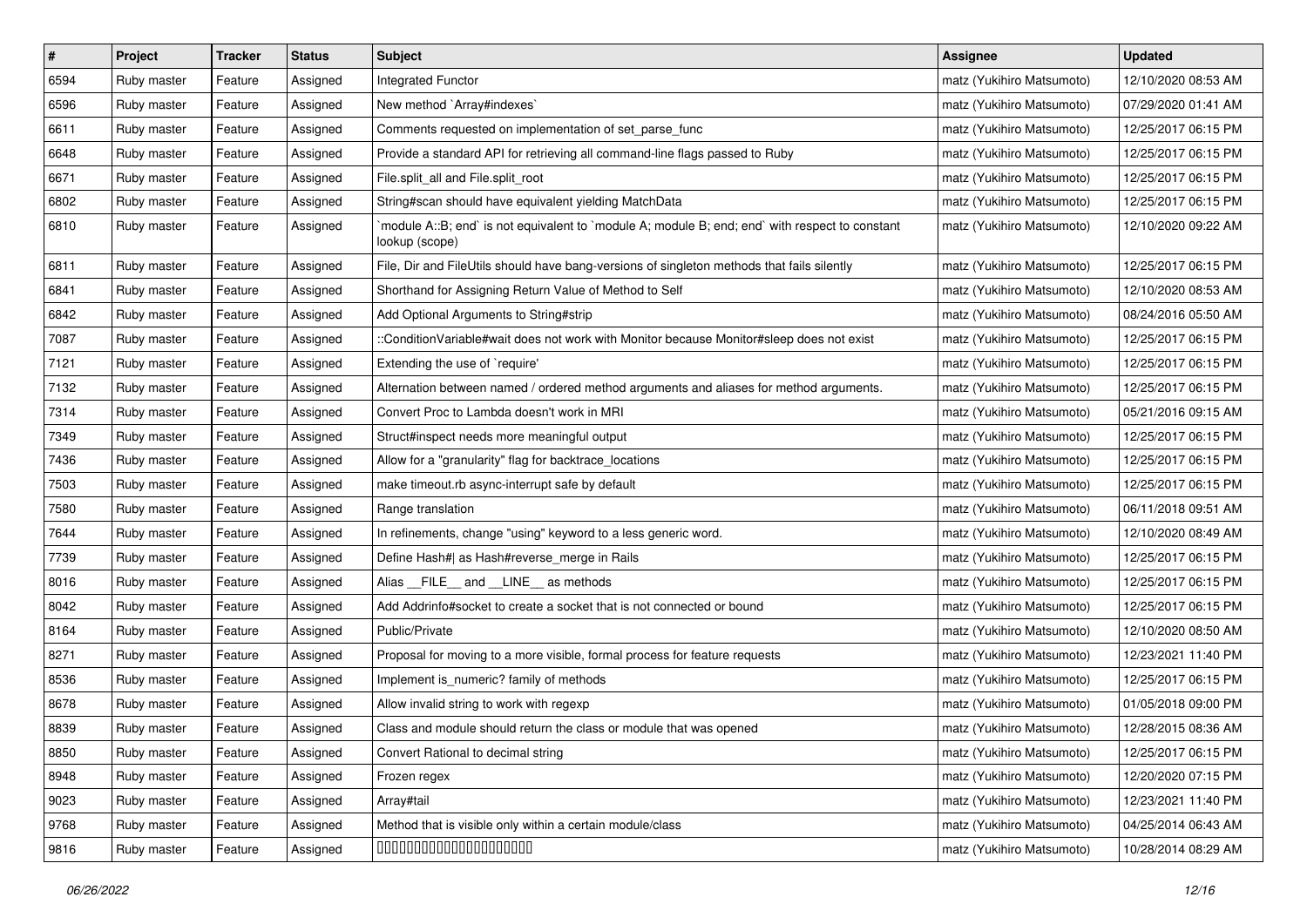| $\vert$ # | Project     | <b>Tracker</b> | <b>Status</b> | <b>Subject</b>                                                                                                                   | <b>Assignee</b>           | <b>Updated</b>      |
|-----------|-------------|----------------|---------------|----------------------------------------------------------------------------------------------------------------------------------|---------------------------|---------------------|
| 10481     | Ruby master | Feature        | Assigned      | Add "if" and "unless" clauses to rescue statements                                                                               | matz (Yukihiro Matsumoto) | 01/18/2015 02:46 PM |
| 11028     | Ruby master | Feature        | Assigned      | standalone running single file ( zipped archives of ruby code) running **without installation** using<br>" 'aem install'         | matz (Yukihiro Matsumoto) | 04/04/2015 01:44 AM |
| 11704     | Ruby master | <b>Bug</b>     | Assigned      | Refinements only get "used" once in loop                                                                                         | matz (Yukihiro Matsumoto) | 04/14/2016 02:45 AM |
| 11816     | Ruby master | Feature        | Assigned      | Partial safe navigation operator                                                                                                 | matz (Yukihiro Matsumoto) | 04/14/2020 08:02 AM |
| 12543     | Ruby master | Feature        | Assigned      | explicit tail call syntax: foo() then return                                                                                     | matz (Yukihiro Matsumoto) | 04/18/2021 03:02 PM |
| 12813     | Ruby master | Feature        | Assigned      | Calling chunk_while, slice_after, slice_before, slice_when with no block                                                         | matz (Yukihiro Matsumoto) | 12/06/2016 12:58 PM |
| 13129     | Ruby master | Feature        | Assigned      | Refinements cannot refine method_missing and respond_to_missing?                                                                 | matz (Yukihiro Matsumoto) | 07/03/2021 10:45 PM |
| 14397     | Ruby master | Feature        | Assigned      | public, protected and private should return their arguments instead of self                                                      | matz (Yukihiro Matsumoto) | 12/10/2018 07:08 AM |
| 16461     | Ruby master | Feature        | Assigned      | Proc#using                                                                                                                       | matz (Yukihiro Matsumoto) | 12/10/2020 09:10 AM |
| 16630     | Ruby master | Misc           | Assigned      | Deprecate pub/ruby/*snapshot* and use pub/ruby/snapshot/* instead                                                                | matz (Yukihiro Matsumoto) | 02/27/2020 09:52 AM |
| 17291     | Ruby master | Feature        | Assigned      | Optimize __send__ call                                                                                                           | matz (Yukihiro Matsumoto) | 01/12/2021 05:47 AM |
| 4264      | Ruby master | Feature        | Feedback      | General type coercion protocol for Ruby                                                                                          | matz (Yukihiro Matsumoto) | 12/25/2017 06:14 PM |
| 5514      | Ruby master | Feature        | Feedback      | Numeric OO quotient D quotrem OOO                                                                                                | matz (Yukihiro Matsumoto) | 12/10/2020 08:49 AM |
| 5521      | Ruby master | Feature        | Feedback      | Numeric#rational? <sup>[]</sup> Numeric#complex? <sup>[]</sup> Numeric#float? <sup>[10]</sup>                                    | matz (Yukihiro Matsumoto) | 12/10/2020 08:49 AM |
| 5628      | Ruby master | Feature        | Feedback      | Module#basename                                                                                                                  | matz (Yukihiro Matsumoto) | 08/29/2020 05:01 PM |
| 5644      | Ruby master | Feature        | Feedback      | add Enumerable#exclude? antonym                                                                                                  | matz (Yukihiro Matsumoto) | 12/25/2017 06:15 PM |
| 5673      | Ruby master | Feature        | Feedback      | undef_method probably doesn't need to raise an error                                                                             | matz (Yukihiro Matsumoto) | 12/25/2017 06:15 PM |
| 6118      | Ruby master | Feature        | Feedback      | Hash#keys_of(values), returns related keys of given values                                                                       | matz (Yukihiro Matsumoto) | 01/10/2019 08:16 AM |
| 6219      | Ruby master | Feature        | Feedback      | Return value of Hash#store                                                                                                       | matz (Yukihiro Matsumoto) | 12/10/2020 08:46 AM |
| 6251      | Ruby master | Feature        | Feedback      | Magic comments for compile options                                                                                               | matz (Yukihiro Matsumoto) | 08/21/2015 11:47 PM |
| 6367      | Ruby master | Feature        | Feedback      | #same? for Enumerable                                                                                                            | matz (Yukihiro Matsumoto) | 12/25/2017 06:15 PM |
| 6478      | Ruby master | Feature        | Feedback      | BasicObject#_class_                                                                                                              | matz (Yukihiro Matsumoto) | 12/25/2017 06:15 PM |
| 6515      | Ruby master | Feature        | Feedback      | array.c: added method that verifies if an Array is part of another                                                               | matz (Yukihiro Matsumoto) | 12/25/2017 06:15 PM |
| 6697      | Ruby master | Feature        | Feedback      | [PATCH] Add Kernel#Symbol conversion method like String(), Array() etc.                                                          | matz (Yukihiro Matsumoto) | 12/25/2017 06:15 PM |
| 6727      | Ruby master | Feature        | Feedback      | Add Array#rest (with implementation)                                                                                             | matz (Yukihiro Matsumoto) | 08/14/2019 08:51 AM |
| 6739      | Ruby master | Feature        | Feedback      | One-line rescue statement should support specifying an exception class                                                           | matz (Yukihiro Matsumoto) | 05/18/2016 12:42 AM |
| 6806      | Ruby master | Feature        | Feedback      | Support functional programming: forbid instance/class variables for ModuleName::method_name,<br>allow for ModuleName.method_name | matz (Yukihiro Matsumoto) | 12/10/2020 08:53 AM |
| 7511      | Ruby master | Feature        | Feedback      | short-circuiting logical implication operator                                                                                    | matz (Yukihiro Matsumoto) | 12/10/2020 08:55 AM |
| 7939      | Ruby master | Feature        | Feedback      | Alternative curry function creation                                                                                              | matz (Yukihiro Matsumoto) | 12/25/2017 06:15 PM |
| 8026      | Ruby master | Feature        | Feedback      | Need Module#prepended_modules                                                                                                    | matz (Yukihiro Matsumoto) | 01/16/2020 06:12 AM |
| 8096      | Ruby master | Feature        | Feedback      | introduce Time.current_timestamp                                                                                                 | matz (Yukihiro Matsumoto) | 12/23/2021 11:40 PM |
| 8168      | Ruby master | Feature        | Feedback      | Feature request: support for (single) statement lambda syntax/definition                                                         | matz (Yukihiro Matsumoto) | 01/11/2014 11:36 AM |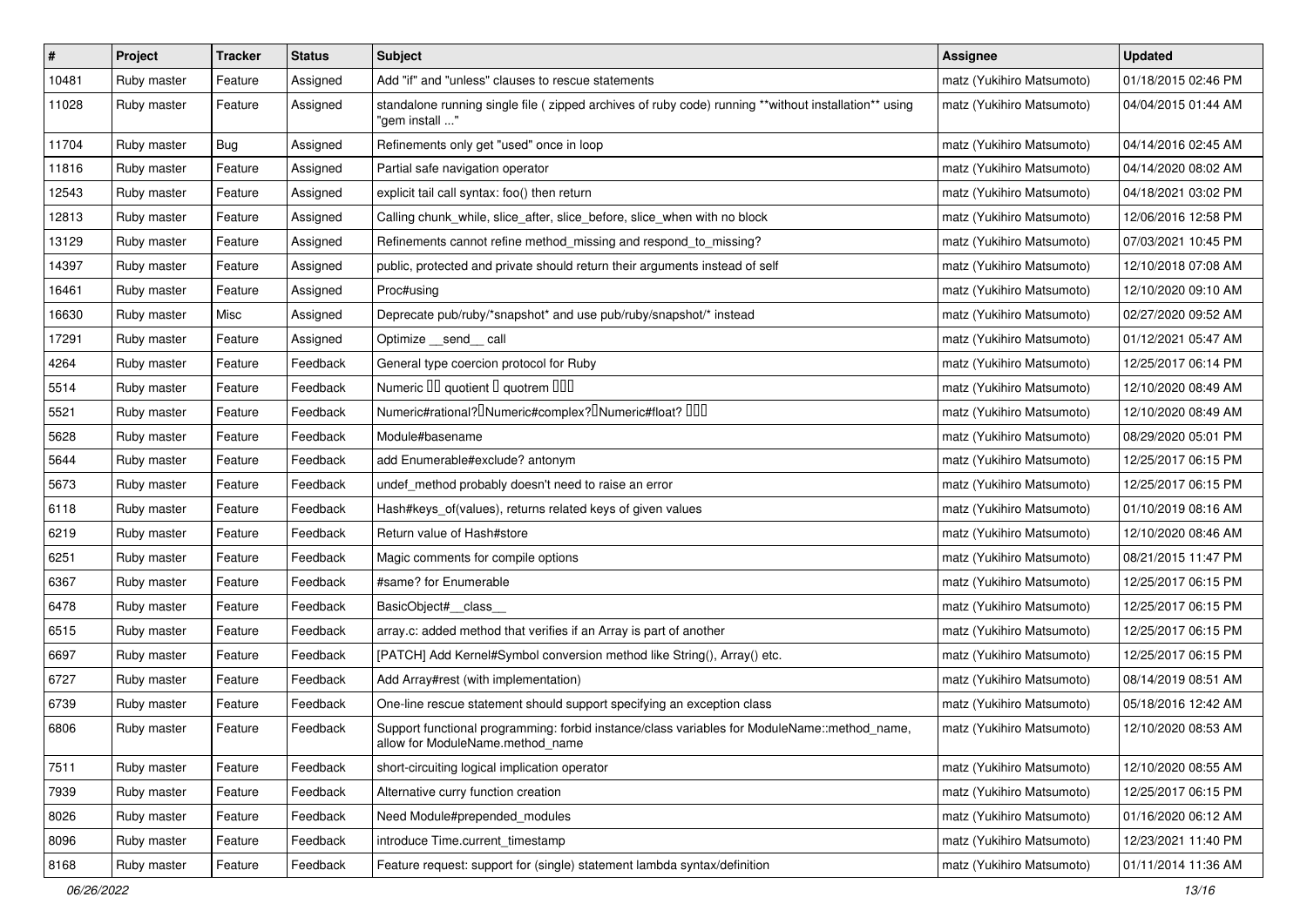| $\sharp$ | Project     | <b>Tracker</b> | <b>Status</b> | <b>Subject</b>                                                                                       | <b>Assignee</b>                         | <b>Updated</b>      |
|----------|-------------|----------------|---------------|------------------------------------------------------------------------------------------------------|-----------------------------------------|---------------------|
| 8365     | Ruby master | Feature        | Feedback      | Make variables objects                                                                               | matz (Yukihiro Matsumoto)               | 08/19/2016 07:21 PM |
| 8371     | Ruby master | Feature        | Feedback      | Make some enumerators mimic arrays                                                                   | matz (Yukihiro Matsumoto)               | 06/02/2013 04:11 PM |
| 8520     | Ruby master | Feature        | Feedback      | Distinct to_s methods for Array, Hash                                                                | matz (Yukihiro Matsumoto)               | 06/14/2013 12:37 AM |
| 8707     | Ruby master | Feature        | Feedback      | Hash#reverse_each                                                                                    | matz (Yukihiro Matsumoto)               | 01/05/2018 09:00 PM |
| 9064     | Ruby master | Feature        | Feedback      | Add support for packages, like in Java                                                               | matz (Yukihiro Matsumoto)               | 07/29/2014 02:07 AM |
| 9602     | Ruby master | Feature        | Feedback      | Logic with `Enumerable#grep`                                                                         | matz (Yukihiro Matsumoto)               | 12/01/2019 05:23 PM |
| 10042    | Ruby master | Feature        | Feedback      | Deprecate postfix rescue syntax for removal in 3.0                                                   | matz (Yukihiro Matsumoto)               | 12/10/2020 08:53 AM |
| 10064    | Ruby master | Feature        | Feedback      | &:symbol in when clause                                                                              | matz (Yukihiro Matsumoto)               | 01/05/2018 09:01 PM |
| 10355    | Ruby master | Feature        | Feedback      | Feature request: Module#prepended?(mod)                                                              | matz (Yukihiro Matsumoto)               | 01/05/2018 09:01 PM |
| 11087    | Ruby master | Feature        | Feedback      | Method to retrieve {local, global, instance} variables as a Hash                                     | matz (Yukihiro Matsumoto)               | 06/12/2015 09:13 AM |
| 11484    | Ruby master | Feature        | Feedback      | add output offset for readpartial/read_nonblock/etc                                                  | matz (Yukihiro Matsumoto)               | 09/25/2017 07:28 AM |
| 11779    | Ruby master | <b>Bug</b>     | Feedback      | Module#using does not make sense as a method                                                         | matz (Yukihiro Matsumoto)               | 06/17/2021 09:58 AM |
| 12075    | Ruby master | Feature        | Feedback      | some container#nonempty?                                                                             | matz (Yukihiro Matsumoto)               | 10/07/2021 03:11 AM |
| 12745    | Ruby master | Feature        | Feedback      | String#(g)sub(!) should pass a MatchData to the block, not a String                                  | matz (Yukihiro Matsumoto)               | 11/03/2021 11:46 PM |
| 12861    | Ruby master | Feature        | Feedback      | super in a block can be either lexically or dynamically scoped depending on how the block is invoked | matz (Yukihiro Matsumoto)               | 12/21/2016 05:20 PM |
| 13303    | Ruby master | Feature        | Feedback      | String#any? as !String#empty?                                                                        | matz (Yukihiro Matsumoto)               | 02/23/2021 05:14 PM |
| 15123    | Ruby master | Feature        | Feedback      | Enumerable#compact proposal                                                                          | matz (Yukihiro Matsumoto)               | 10/30/2019 07:30 PM |
| 15723    | Ruby master | Misc           | Feedback      | Reconsider numbered parameters                                                                       | matz (Yukihiro Matsumoto)               | 10/03/2019 07:16 PM |
| 17265    | Ruby master | Feature        | Feedback      | Add `Bool` module                                                                                    | matz (Yukihiro Matsumoto)               | 10/26/2020 09:44 AM |
| 18439    | Ruby master | Feature        | Open          | Support YJIT for VC++                                                                                | maximecb (Maxime<br>Chevalier-Boisvert) | 01/10/2022 11:29 PM |
| 5133     | Ruby master | Feature        | Assigned      | Array#unzip as an alias of Array#transpose                                                           | mrkn (Kenta Murata)                     | 12/25/2017 06:15 PM |
| 5179     | Ruby master | <b>Bug</b>     | Assigned      | Complex#rationalize and to_r with approximate zeros                                                  | mrkn (Kenta Murata)                     | 01/17/2020 03:00 AM |
| 5310     | Ruby master | Feature        | Assigned      | Integral objects                                                                                     | mrkn (Kenta Murata)                     | 12/25/2017 06:15 PM |
| 6857     | Ruby master | Feature        | Assigned      | bigdecimal/math BigMath.E/BigMath.exp R. P. Feynman inspired optimization                            | mrkn (Kenta Murata)                     | 12/25/2017 06:15 PM |
| 6973     | Ruby master | Feature        | Assigned      | Add an #integral? method to Numeric to test for whole-number values                                  | mrkn (Kenta Murata)                     | 12/25/2017 06:15 PM |
| 7321     | Ruby master | Feature        | Assigned      | Newton.#nsolve 00 2 0000000000                                                                       | mrkn (Kenta Murata)                     | 12/25/2017 06:15 PM |
| 8295     | Ruby master | Feature        | Assigned      | Float I Rational 0000000000000 BigDecimal 0000000                                                    | mrkn (Kenta Murata)                     | 12/25/2017 06:15 PM |
| 10782    | Ruby master | Feature        | Assigned      | Patch: Add constants for BigDecimal for ZERO, ONE, TEN                                               | mrkn (Kenta Murata)                     | 05/21/2015 08:13 AM |
| 14476    | Ruby master | Feature        | Assigned      | Adding same_all? for checking whether all items in an Array are same                                 | mrkn (Kenta Murata)                     | 08/28/2020 01:10 PM |
| 16350    | Ruby master | Feature        | Assigned      | ArithmeticSequence#member? can result in infinite loop                                               | mrkn (Kenta Murata)                     | 05/29/2020 10:26 PM |
| 17339    | Ruby master | Feature        | Assigned      | Semantic grouping with BigDecimal#to_s                                                               | mrkn (Kenta Murata)                     | 12/20/2021 12:39 PM |
| 18677    | Ruby master | <b>Bug</b>     | Assigned      | BigDecimal#power (**) returns FloatDomainError when passing an infinite parameter                    | mrkn (Kenta Murata)                     | 04/20/2022 02:04 AM |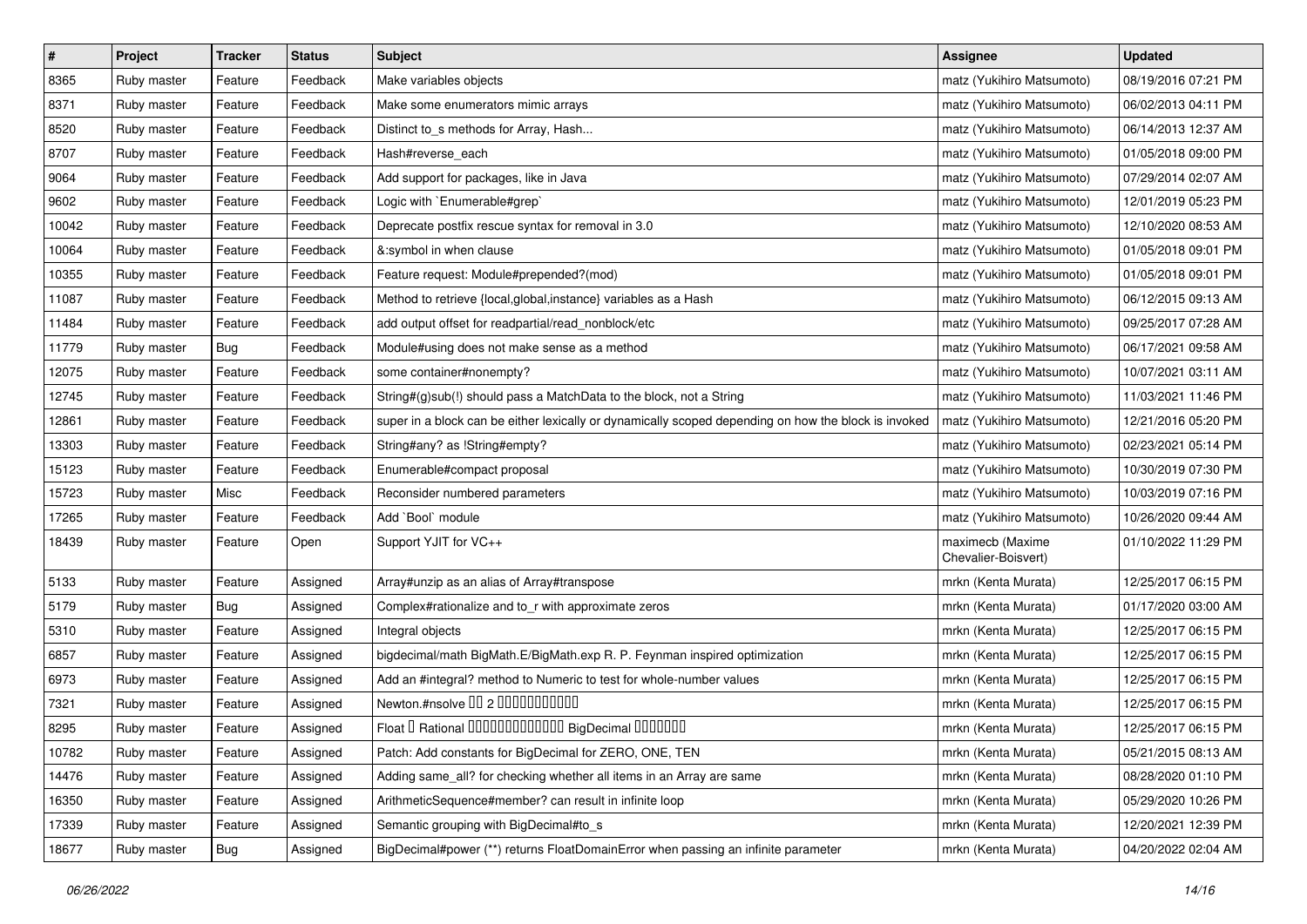| $\#$  | Project     | <b>Tracker</b> | <b>Status</b> | Subject                                                                                                                                | <b>Assignee</b>         | <b>Updated</b>      |
|-------|-------------|----------------|---------------|----------------------------------------------------------------------------------------------------------------------------------------|-------------------------|---------------------|
| 3647  | Ruby master | Feature        | Feedback      | Array#sample(n, replace=false)                                                                                                         | mrkn (Kenta Murata)     | 03/11/2020 02:09 AM |
| 5522  | Ruby master | Feature        | Feedback      | Numeric#finite? <sup>[]</sup> Numeric#infinite? <sup>[]</sup> Numeric#nan? <sup>[10]</sup>                                             | mrkn (Kenta Murata)     | 12/10/2020 08:54 AM |
| 5654  | Ruby master | Feature        | Assigned      | Introduce global lock to avoid concurrent require                                                                                      | nahi (Hiroshi Nakamura) | 12/25/2017 06:15 PM |
| 7892  | Ruby master | <b>Bug</b>     | Open          | MIME encoding bug of NKF.nkf                                                                                                           | naruse (Yui NARUSE)     | 12/25/2017 06:15 PM |
| 10628 | Ruby master | Misc           | Open          | Peformance of URI module                                                                                                               | naruse (Yui NARUSE)     | 12/26/2014 04:08 PM |
| 15007 | Ruby master | Misc           | Open          | Let all Init_xxx and extension APIs frequently called from init code paths be considered cold                                          | naruse (Yui NARUSE)     | 12/06/2018 11:05 AM |
| 15931 | Ruby master | Feature        | Open          | encoding for CESU-8                                                                                                                    | naruse (Yui NARUSE)     | 12/20/2019 05:42 AM |
| 15940 | Ruby master | Feature        | Open          | Coerce symbols internal fstrings in UTF8 rather than ASCII to better share memory with string literals                                 | naruse (Yui NARUSE)     | 07/30/2019 04:17 AM |
| 16559 | Ruby master | Feature        | Open          | Net::HTTP#request injects "Connection: close" header if #started? is false, wasting HTTP server<br>resources                           | naruse (Yui NARUSE)     | 05/28/2020 07:37 PM |
| 5461  | Ruby master | Feature        | Assigned      | Add pipelining to Net::HTTP                                                                                                            | naruse (Yui NARUSE)     | 12/25/2017 06:15 PM |
| 5764  | Ruby master | Feature        | Assigned      | Net::HTTP should assume HTTP/0.9 on unexpected responses                                                                               | naruse (Yui NARUSE)     | 07/15/2019 05:06 PM |
| 6265  | Ruby master | Feature        | Assigned      | Remove 'useless' 'concatenation' syntax                                                                                                | naruse (Yui NARUSE)     | 08/10/2016 02:36 AM |
| 9020  | Ruby master | Feature        | Assigned      | Net::HTTPResponse predicate/query methods                                                                                              | naruse (Yui NARUSE)     | 12/25/2017 06:15 PM |
| 11526 | Ruby master | <b>Bug</b>     | Assigned      | Streaming HTTP requests are not idempotent and should not be retried                                                                   | naruse (Yui NARUSE)     | 07/01/2019 09:16 PM |
| 13221 | Ruby master | Feature        | Assigned      | [PATCH] gems/bundled_gems: add "curses" RubyGem                                                                                        | naruse (Yui NARUSE)     | 09/25/2017 06:32 PM |
| 17111 | Ruby master | Feature        | Assigned      | Improve performance of Net::HTTPHeader#set_form by 40%                                                                                 | naruse (Yui NARUSE)     | 08/10/2020 05:36 AM |
| 17638 | Ruby master | Feature        | Assigned      | Support backtracing with the libbacktrace library                                                                                      | naruse (Yui NARUSE)     | 03/05/2021 03:40 PM |
| 18371 | Ruby master | Misc           | Assigned      | Release branches (release information in general)                                                                                      | naruse (Yui NARUSE)     | 03/23/2022 10:32 PM |
| 3388  | Ruby master | Feature        | Feedback      | regexp support for start_with? and end_with?                                                                                           | naruse (Yui NARUSE)     | 12/25/2017 06:02 PM |
| 7745  | Ruby master | Feature        | Open          | lib/observer.rb: Observers are compared by identity                                                                                    | nobu (Nobuyoshi Nakada) | 12/25/2017 06:15 PM |
| 7840  | Ruby master | <b>Bug</b>     | Open          | Wdeclaration-after-statement is valid for C/ObjC but not for C++                                                                       | nobu (Nobuyoshi Nakada) | 06/02/2020 04:41 PM |
| 8270  | Ruby master | Feature        | Open          | Ruby should build without thread support (aka minix)                                                                                   | nobu (Nobuyoshi Nakada) | 12/10/2020 08:53 AM |
| 8449  | Ruby master | Feature        | Open          | Array#ary_plus always returns an array                                                                                                 | nobu (Nobuyoshi Nakada) | 06/02/2013 04:23 PM |
| 10416 | Ruby master | <b>Bug</b>     | Open          | Create mechanism for updating of Unicode data files downstreams when we want                                                           | nobu (Nobuyoshi Nakada) | 10/08/2021 06:40 AM |
| 11670 | Ruby master | Feature        | Open          | Show warning to make nested def obsolete                                                                                               | nobu (Nobuyoshi Nakada) | 11/09/2015 07:40 AM |
| 12064 | Ruby master | Feature        | Open          | Make creation of enc/unicode/casefold.h automatic again                                                                                | nobu (Nobuyoshi Nakada) | 02/12/2016 06:13 AM |
| 13378 | Ruby master | Feature        | Open          | Eliminate 4 of 8 syscalls when requiring file by absolute path                                                                         | nobu (Nobuyoshi Nakada) | 06/16/2017 07:57 AM |
| 14692 | Ruby master | Misc           | Open          | Question: Ruby stdlib's Option Parser                                                                                                  | nobu (Nobuyoshi Nakada) | 04/22/2018 05:53 AM |
| 14971 | Ruby master | <b>Bug</b>     | Open          | error: implicit declaration of function 'rb_vm_call0                                                                                   | nobu (Nobuyoshi Nakada) | 09/06/2018 03:53 AM |
| 15305 | Ruby master | Feature        | Open          | [PATCH] include/ruby/ruby.h (RB_ALLOCV*): remove GC guard                                                                              | nobu (Nobuyoshi Nakada) | 07/27/2021 11:39 AM |
| 16291 | Ruby master | Feature        | Open          | Introduce support for resize in rb_ary_freeze and prefer internal use of rb_ary_freeze and<br>rb_str_freeze for String and Array types | nobu (Nobuyoshi Nakada) | 12/25/2020 02:43 AM |
| 16978 | Ruby master | Feature        | Open          | Ruby should not use realpath for FILE                                                                                                  | nobu (Nobuyoshi Nakada) | 04/01/2022 11:30 AM |